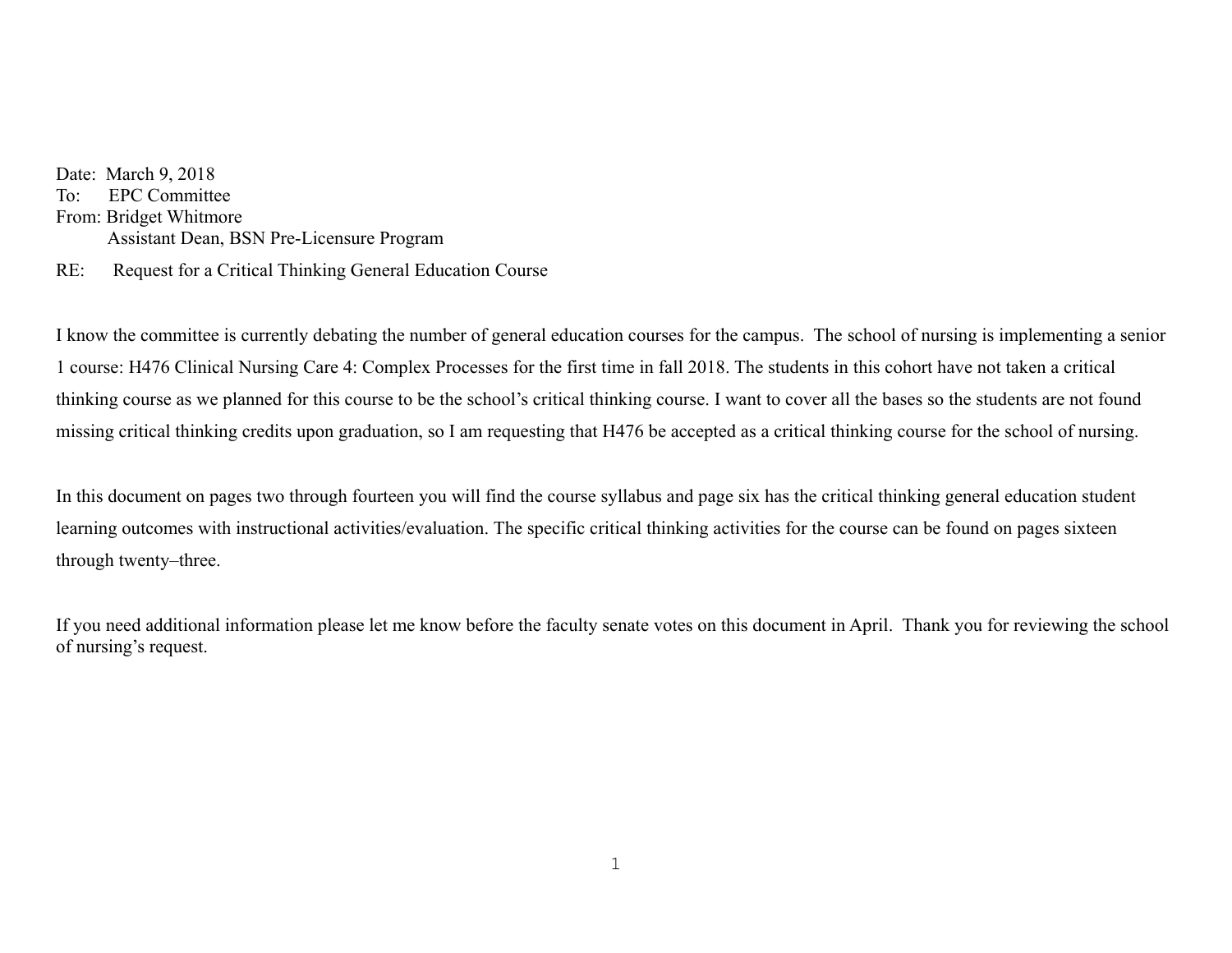

**SCHOOL OF NURSING** 

**Clinical Nursing Care 4: Complex Processes**

> **H476 Fall 2018**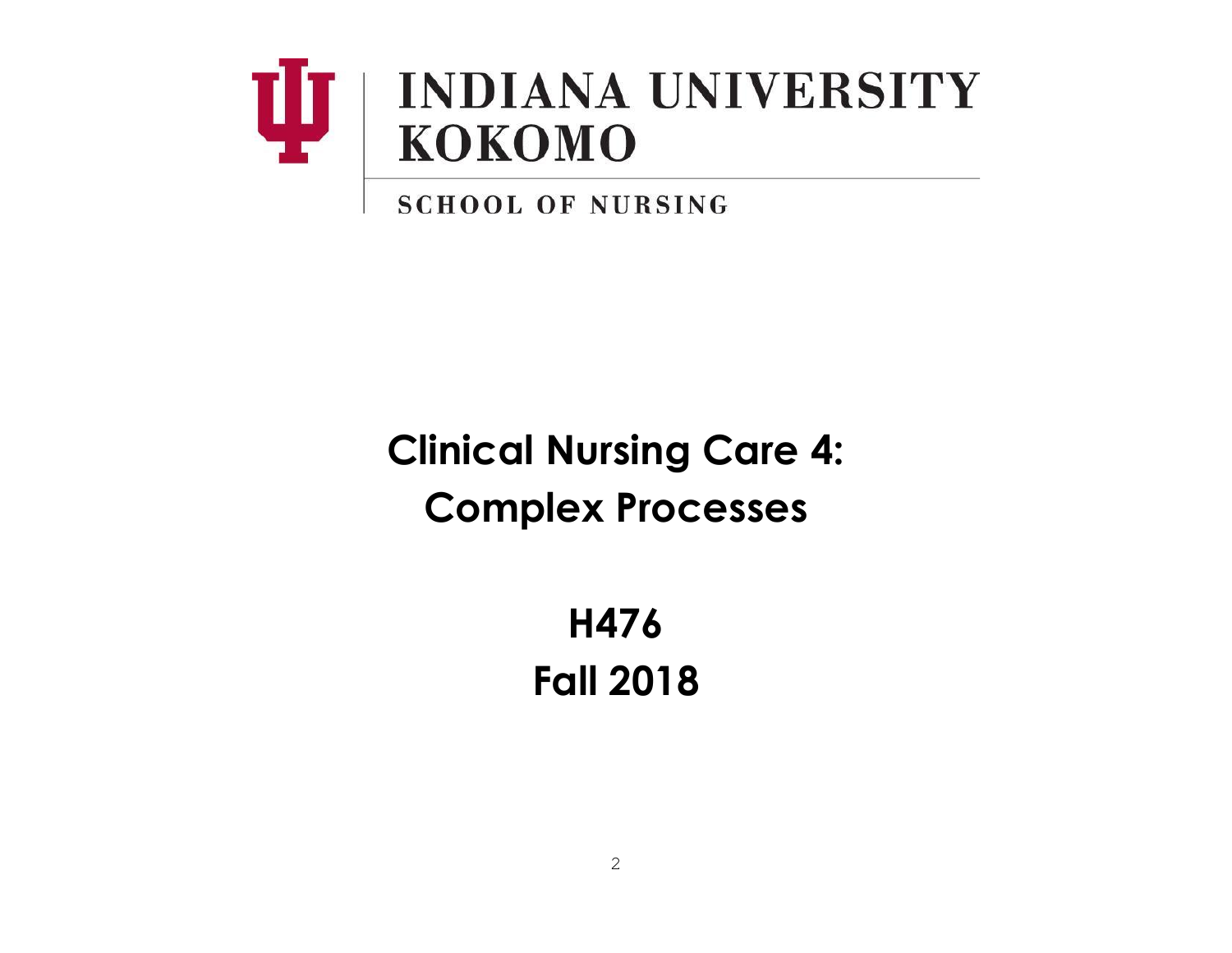# **INDIANA UNIVERSITY KOKOMO SCHOOL OF NURSING Course Syllabus Fall 2018**

**Number and Title:** H476 Clinical Nursing Care 4: complex Processes

| <b>Credit Hours:</b>                                               | 5 credit hours: 3 credit hours didactic<br>2 credit hours practicum                                                                                                                                                                              |        |
|--------------------------------------------------------------------|--------------------------------------------------------------------------------------------------------------------------------------------------------------------------------------------------------------------------------------------------|--------|
| <b>Contact Hours:</b><br><b>Placement in</b><br><b>Curriculum:</b> | 45 hours didactic & 90 hours practicum<br>Senior Year, Semester 1                                                                                                                                                                                |        |
| Prerequisite<br><b>Courses</b>                                     | Successful completion of Junior 2 courses                                                                                                                                                                                                        |        |
| Co requisite<br><b>Courses:</b>                                    | None                                                                                                                                                                                                                                             |        |
| Faculty:                                                           | Shawna Lewis RN MSN Lecturer in Nursing<br>hours by appointment. Please call to arrange.<br>Office: KE 328<br>Phone: Office 765-455-9325 (calling my cell is easiest)<br>Cell Phone: 765-437-4019- you may also text me<br>Email: sdeden@iuk.edu | Office |

# **Faculty: Practicum:**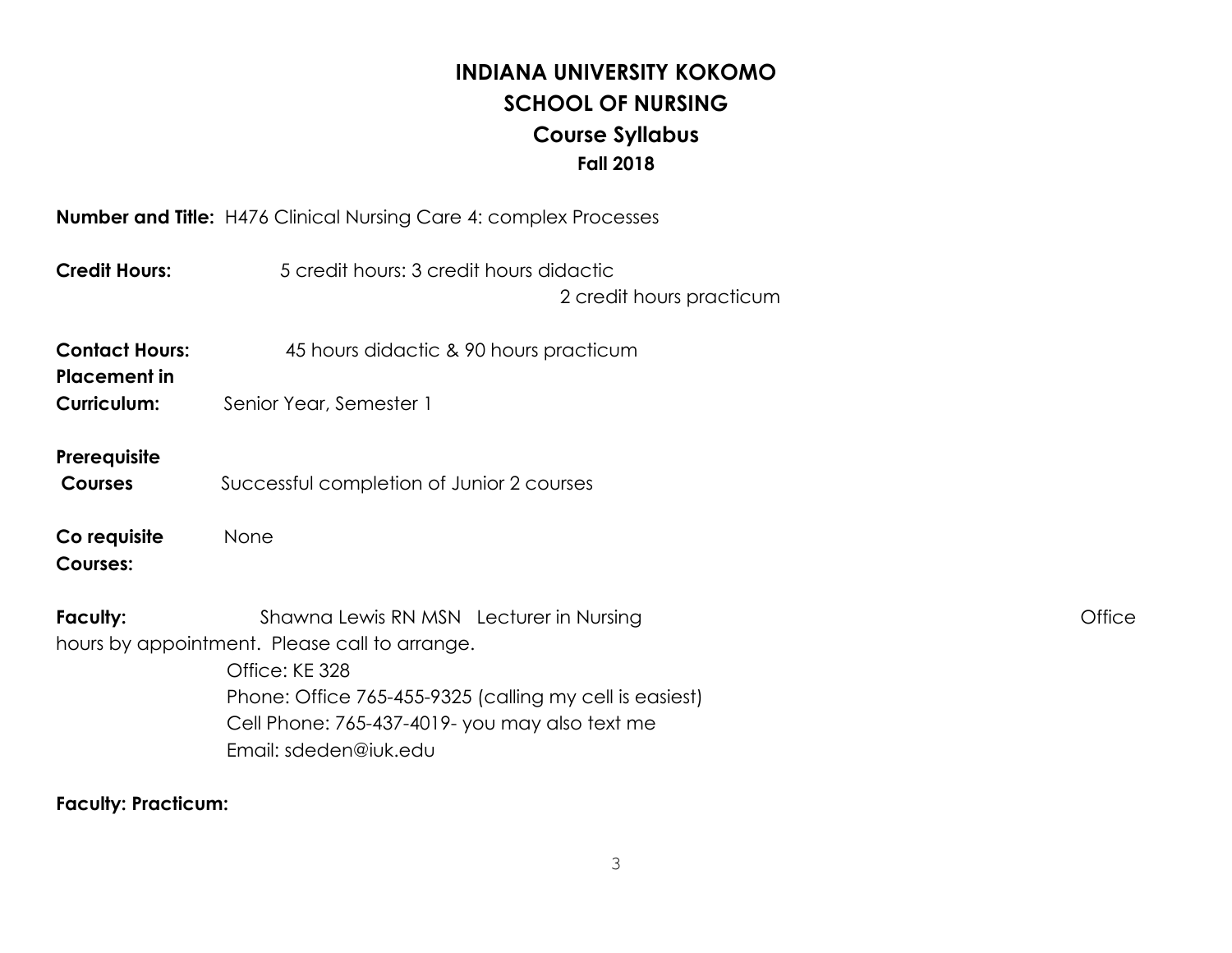**Course Description:** The primary focus is on nursing care management of individuals and families experiencing complex and significant illnesses across the lifespan. Particular attention is focused on developing clinical reasoning and competent nursing practice at an advanced level.

On rare occasion, in an urgent situation related to a class/clinical that should be in session but the instructor is not there and you are unable to reach the course instructor, and the nursing office (765-455-9288) is closed, you may find it necessary to call Pre-Licensure Assistant Dean April Mouser (765-51.-7864) or Dean Mary Bourke (317-358-3628). You should not, however, use these numbers to leave a message for another instructor or to determine whether you should come to class/clinical due to bad weather or illness as these are individual, not school, decisions.

### **BSN Program Student Learning Outcomes (SLO) and ESSENTIALS**

BSN Program SLO 1: A critical thinker who demonstrates intellectual curiosity and uses evidence as a basis for clinical reasoning and decision **making.**

Essential I: Liberal Education for Baccalaureate Generalist Nursing Practice.

A solid base in liberal education provides the cornerstone for the practice and education of nurses.

Essential III: Scholarship for Evidence Based Practice. Professional nursing practice is grounded in the translation of current evidence into one's practice.

BSN Program SLO 2: A culturally sensitive person who provides holistic, patient centered nursing care for individuals, families, and communities.

Essential IX: Baccalaureate Generalist Nursing Practice. The baccalaureategraduate nurse is prepared to practice with patients, including individuals, families, groups, communities, and populations across the lifespan and across the continuum of healthcare environments.

Essential VII: Clinical Prevention and Population Health. Health promotion and disease prevention at the individual and population level are necessary to improve population health and are important components of baccalaureate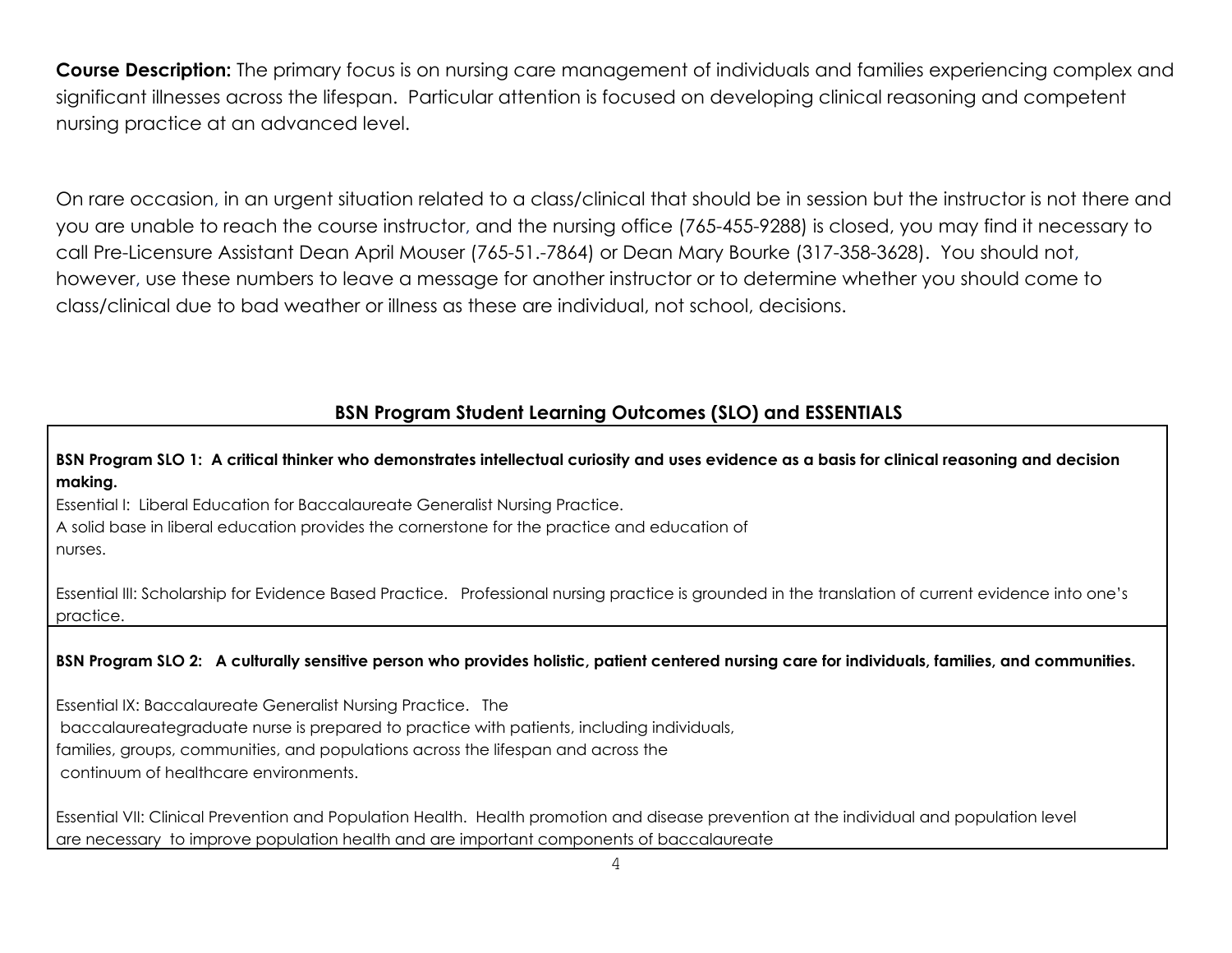generalist nursing practice.

#### BSN Program SLO 3: A knowledgeable care coordinator who facilitates access to resources across the continuum of health care environments in **order to meet the evolving health care needs of individuals, families, communities, and populations.**

Essential VII: Clinical Prevention and Population Health. Health promotion and disease prevention at the individual and population level are necessary to improve population health and are important components of baccalaureate generalist nursing practice.

#### BSN Program SLO 4: An individual who understands and considers the impact of health care policy, finance, and regulatory environments on care **delivery**

Essential V: Health Care Policy, Finance, and Regulatory Environments. Healthcare policies, including financial and regulatory, directly influence the nature and functioning of the health care system and thereby are important considerations in professional nursing practice.

#### BSN Program SLO 5: An individual who embodies the professional identity of the nurse and who translates the inherent values of the nursing **profession into the ethical and legal practice of nursing.**

Essential VIII: Professionalism and Professional Values.

Professionalism and the inherent values of altruism, autonomy, human dignity, integrity and social justice are fundamental to the discipline of nursin g.

#### BSN Program SLO 6: An effective communicator who collaborates with inter professional team members, patients, and their support systems for **improved health outcomes**

Essential VI: Interprofessional Communication and Collaboration for improving patient health outcomes. Communication and collaboration among healthcare professionals are critical to delivering high quality and safe patient care.

#### BSN Program SLO 7: A competent care provider who is prepared to practice in the full capacity of the professional nurse role in diverse health **care environments**

Essential IX: Baccalaureate Generalist Nursing Practice.

The baccalaureategraduate nurse is prepared to practice with patients, including individuals,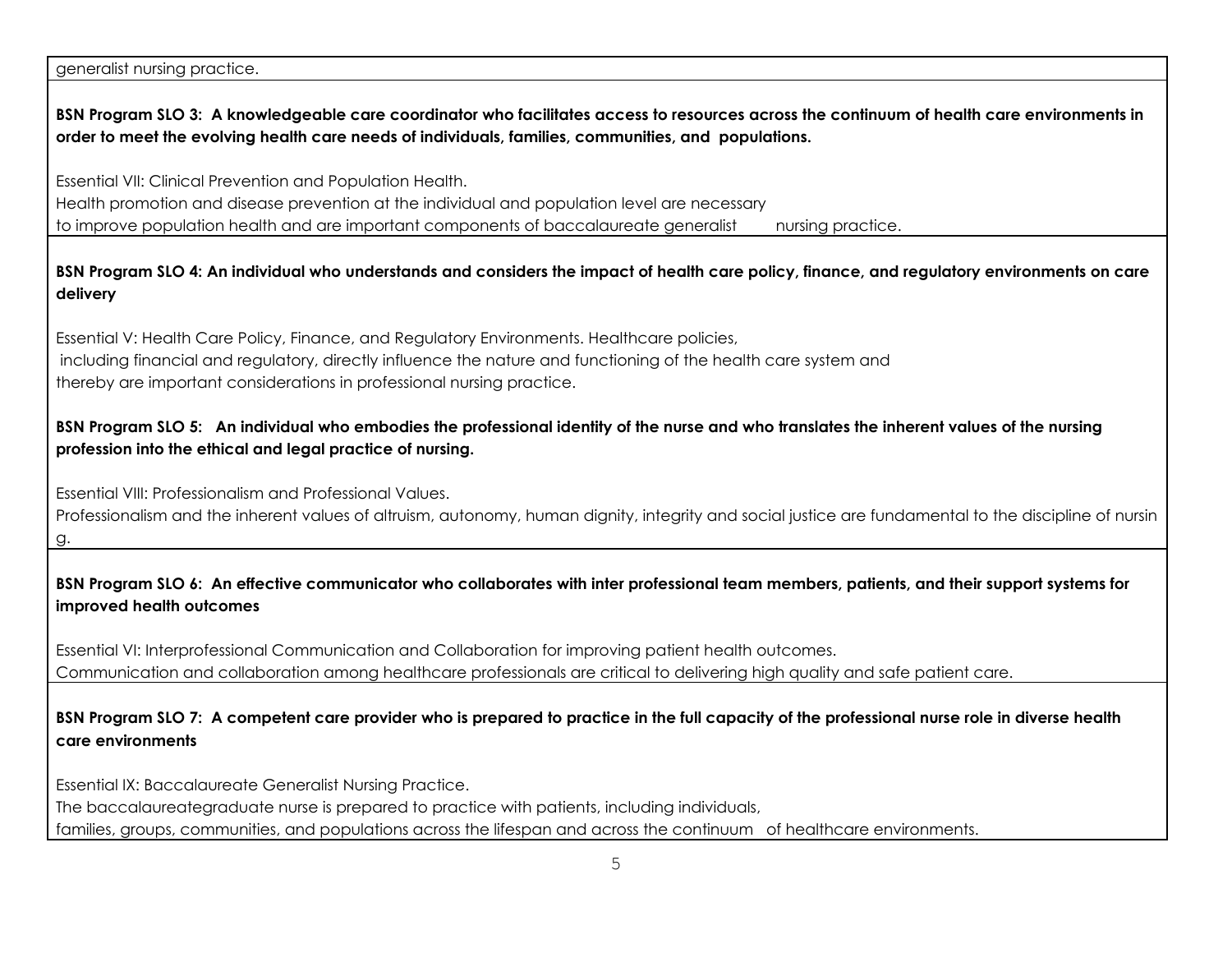The baccalaureate graduate understands and respects the variations of care, the increased complexity, and the increased use of healthcare resources inherent in caring for patients.

### BSN Program SLO 8: An accountable leader and manager who applies principles of systems and organizational processes and balances **resources to promote quality care and patient safety.**

Essential II: Basic Organizational and Systems Leadership for Quality Care and Patient Safety. Knowledge and skills in leadership, quality improvement, and patient safety are necessary to provide high quality health care.

BSN Program SLO 9: An individual who embraces and employs innovations in information management and technology in the delivery of quality **patient care.**

Essential IV: Information Management and Application of Patient Care Technology.

Knowledge and skills in information management and patient care technology are critical in the delivery of quality patient care.

# **H476 Critical Thinking General Education Student Learning Outcomes**

| General Education                               | <b>Course Components</b>                                                                                   | Instructional Activities/Evaluation     |                                                                     |
|-------------------------------------------------|------------------------------------------------------------------------------------------------------------|-----------------------------------------|---------------------------------------------------------------------|
| SLO.                                            |                                                                                                            | <b>Activities</b>                       | <b>Evaluation Artifact</b>                                          |
| SLO#1<br>Students will<br>recognize issues that | Students will understand and respect the potential<br>differences in the perspectives of others.           | Video over Terri<br><b>Schiavo Case</b> | <b>Reflection Questions</b><br>on Section 2 in<br>Online Discussion |
| have alternative<br>interpretations             | Students will summarize the explicit and implicit aspects of<br>2.<br>an issue                             | <b>Discussion Posts</b>                 | Post                                                                |
|                                                 | Students will demonstrate an understanding of the<br>3.<br>influences of audience and context on an issue. |                                         | Replying to a Peer in<br><b>Online Discussion</b><br>Post           |
| $SLO$ #2                                        | Students will articulate their own perspectives and<br>recognize potential personal bias.                  | Pre-Learning<br><b>Activity</b>         | <b>Reflection Questions</b><br>on Pre-Learning<br>Activity          |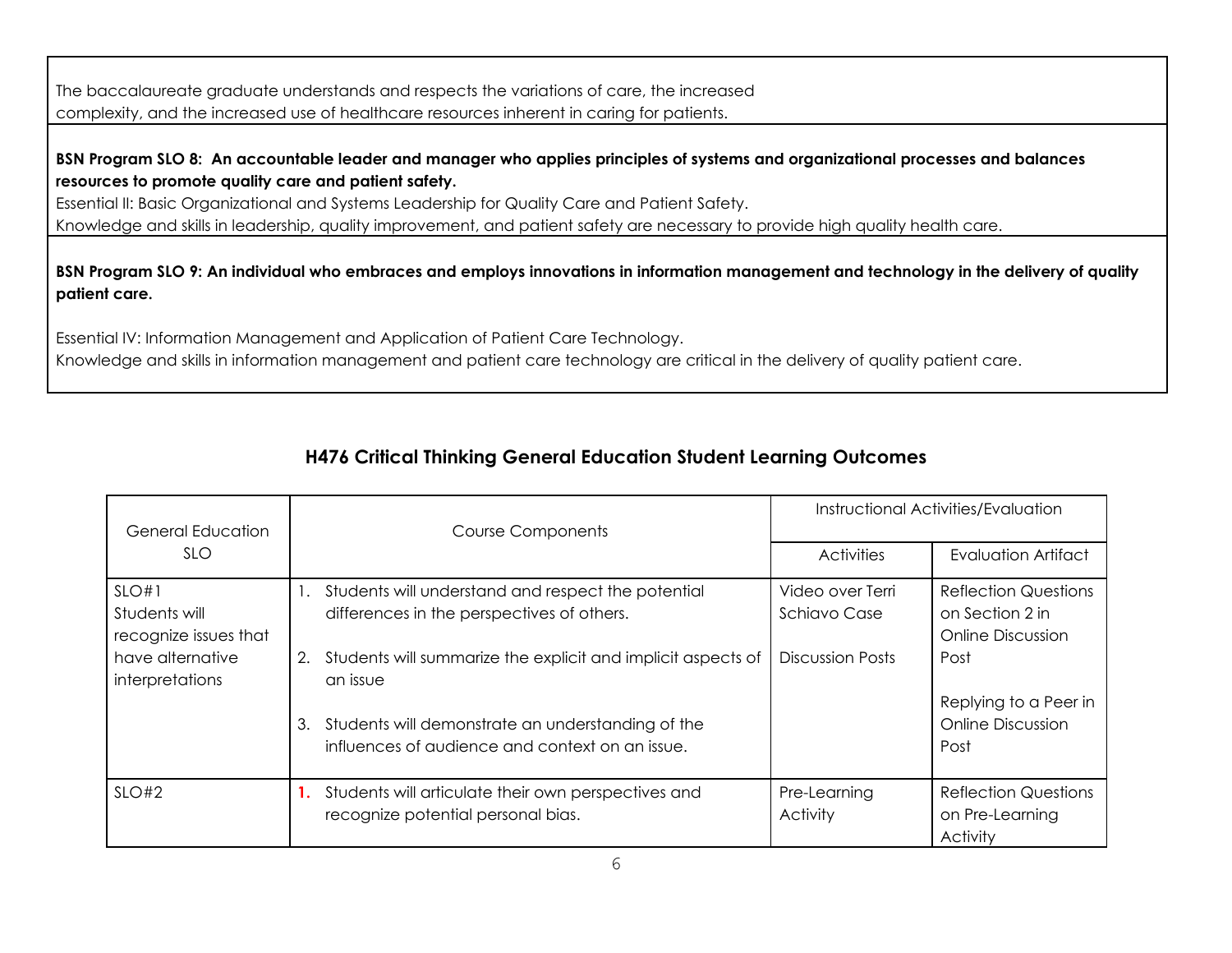| Students will compare<br>the perspectives of<br>others to their own | 2.             | Students will question the underlying assumptions of self<br>and others.                           |                                                                  |                                                                  |
|---------------------------------------------------------------------|----------------|----------------------------------------------------------------------------------------------------|------------------------------------------------------------------|------------------------------------------------------------------|
| SLO#3<br>Students will assess<br>the quality of                     | $\mathbf{1}$ . | Students will consider the literature and new research in<br>the field                             | Reading Evidence<br><b>Based Journal Article</b>                 | <b>Table Completion</b><br>over Evidence<br><b>Based Article</b> |
| supporting evidence                                                 | 2.             | Students will assess the accuracy and relevance of<br>supporting evidence.                         | Filling Out Table<br>related to Evidence<br><b>Based Article</b> | <b>Reflection Questions</b><br>over Section 3                    |
|                                                                     | 3.             | Students will use a variety of techniques to assess the<br>quality of supporting evidence.         | <b>Reflection Questions</b>                                      |                                                                  |
| $SLO$ #4<br>Students will assess<br>the implications and            | 1.             | Students will identify the pros and cons of different<br>theoretical approaches.                   | Independent study<br>on either the theory<br>of caring or the    | Reflection questions<br>over Section 4.                          |
| consequences that<br>result from proposed<br>conclusions.           |                | Students will articulate the implications and<br>2.<br>consequences of an argument                 | theory of<br>self-transcendence<br>and applying it to            |                                                                  |
|                                                                     | 3.             | Students will compare recommendations resulting from<br>applying different theoretical frameworks, | this case.<br>Reflection questions                               |                                                                  |

# **H476 Program and Semester Student Learning Outcomes**

| <b>BSN Program SLO</b>                                                     | Semester Student Learning Outcomes                                                                                                             | <b>Instructional Activities</b> |           | Evaluation                                                             |
|----------------------------------------------------------------------------|------------------------------------------------------------------------------------------------------------------------------------------------|---------------------------------|-----------|------------------------------------------------------------------------|
|                                                                            |                                                                                                                                                | Concepts                        | Exemplars |                                                                        |
| <b>BSN Program SLO 1:</b><br>A critical thinker who<br><b>demonstrates</b> | Demonstrates critical thinking skills by<br>synthesizing comprehensive<br>information to plan/implement ab<br>evaluate care in selected client | Professionalism<br>(A)          |           | H476 clinical evaluation<br>tool<br><b>Group EBP Poster</b><br>project |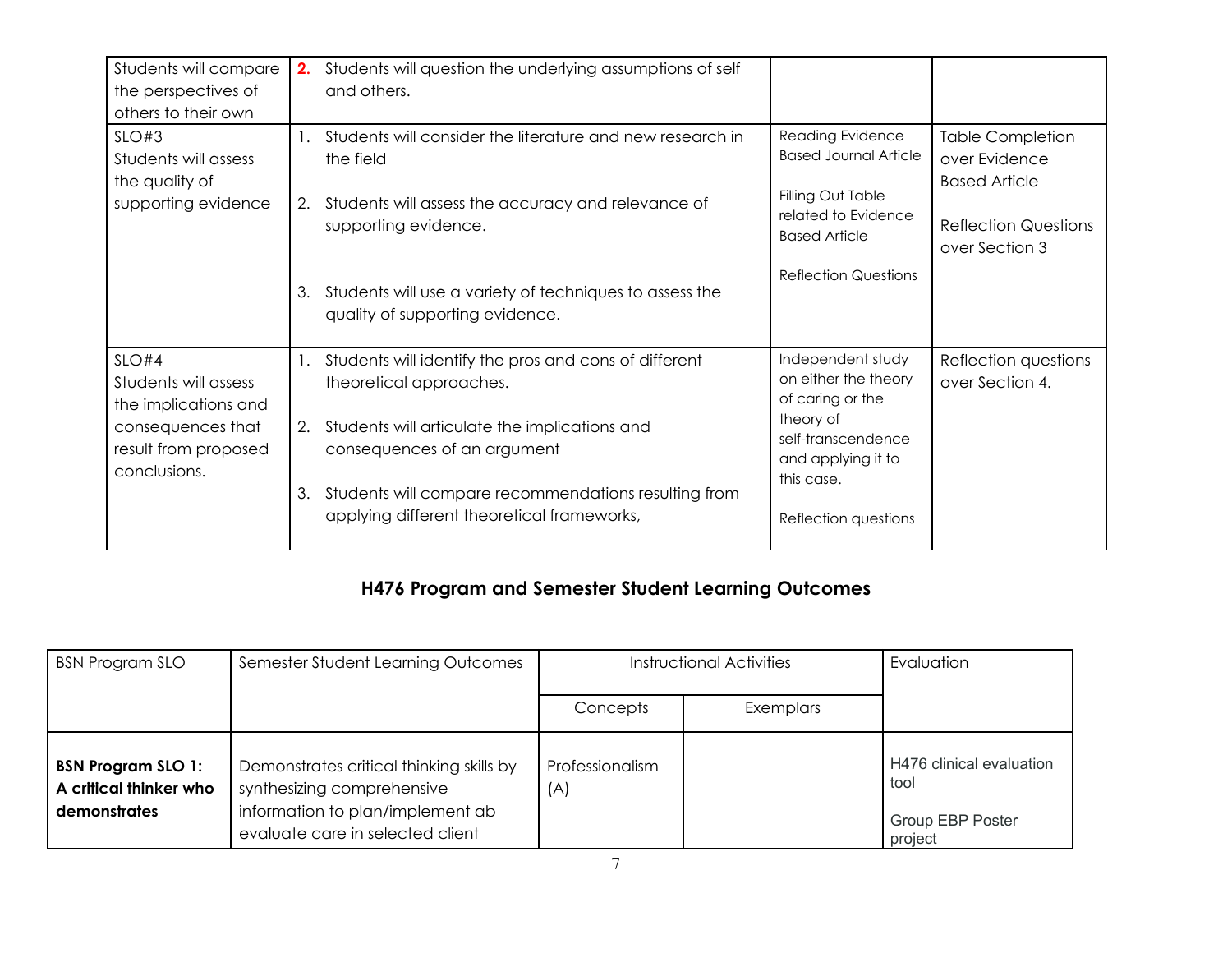| intellectual curiosity<br>and uses evidence as<br>a basis for clinical<br>reasoning and<br>decision making.                                                                                                                             | populations with ambiguous and<br>unpredictable clinical problems.<br>See: H476 Critical Thinking General<br><b>Education Student Learning Outcomes</b><br>Above<br>Utilizes clinical reasoning to create | Clinical<br>reasoning &<br>judgment (A)<br>Evidence-based<br>practice (A)<br>Quality & safety                      |                                                       |
|-----------------------------------------------------------------------------------------------------------------------------------------------------------------------------------------------------------------------------------------|-----------------------------------------------------------------------------------------------------------------------------------------------------------------------------------------------------------|--------------------------------------------------------------------------------------------------------------------|-------------------------------------------------------|
|                                                                                                                                                                                                                                         | and revise individualized plan of care<br>based on differences in client's health<br>patterns within similar health<br>disruptions.                                                                       | (M)                                                                                                                |                                                       |
| <b>BSN Program SLO 2:</b><br>A culturally sensitive<br>person who provides<br>holistic, patient<br>centered nursing care<br>for individuals,<br>families, and<br>communities.                                                           | Provides culturally sensitive, holistic<br>nursing care to vulnerable individuals,<br>families, and communities in complex<br>care settings.                                                              | Family dynamics<br>(A)<br>Patient centered<br>care (A)<br>Culture (A)<br>Growth &<br>development<br>(A)            | H476 clinical evaluation<br>tool<br>Forum reflections |
| <b>BSN Program SLO 5:</b><br>An individual who<br>embodies the<br>professional identity<br>of the nurse and who<br>translates the inherent<br>values of the nursing<br>profession into the<br>ethical and legal<br>practice of nursing. | Promotes a positive image of nursing<br>by modeling the values and<br>articulating the knowledge, skills, and<br>attitudes of the nursing profession.                                                     | Scope &<br>standards of<br>care (M)<br>Inter-intra<br>professional<br>collaboration<br>(A)<br>Communication<br>(A) | H476 clinical evaluation<br>tool<br>Forum reflections |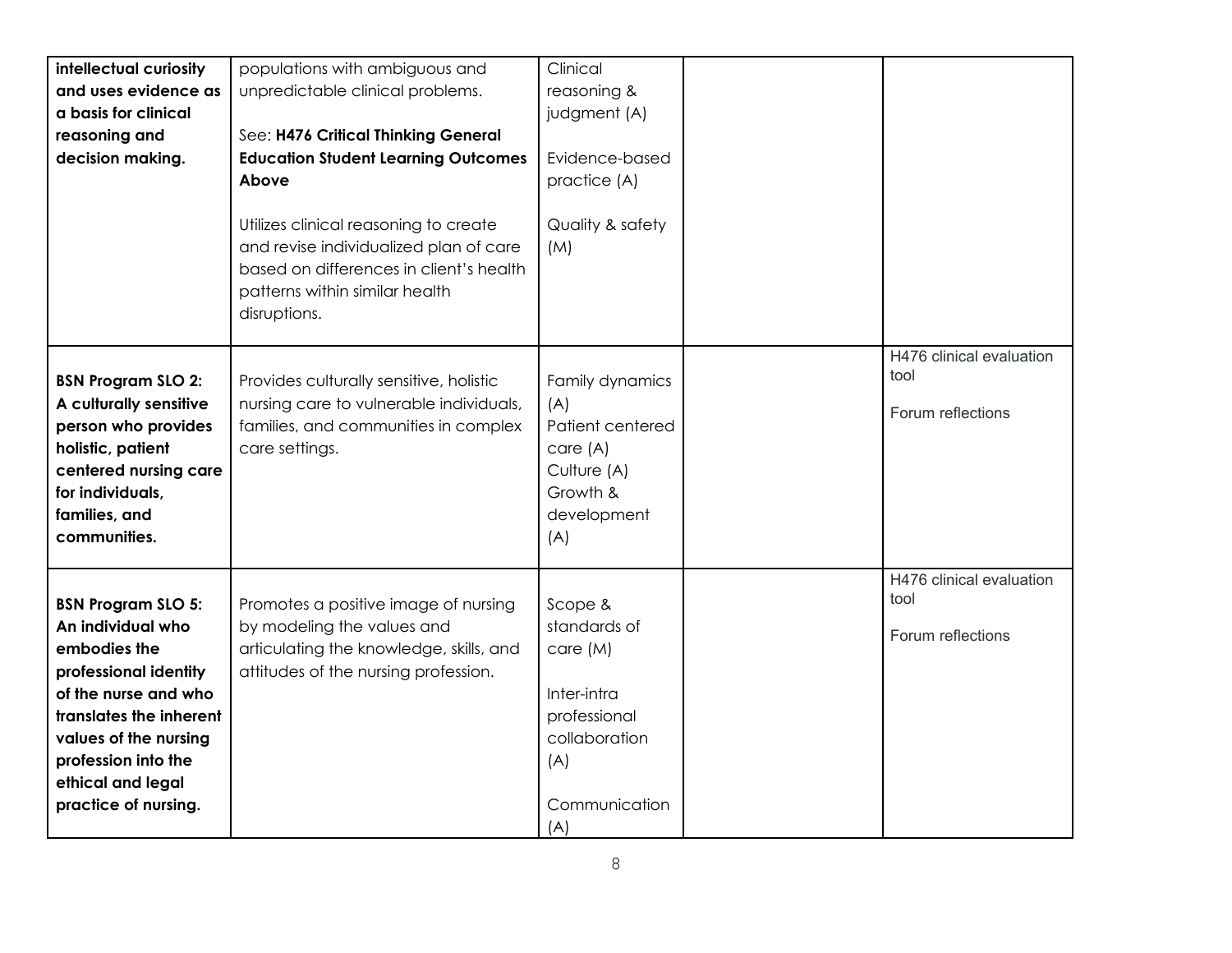| <b>BSN Program SLO 7:</b><br>A competent care                             | Applies genetics/ genomics to clients<br>experiencing complex health | Elimination (A)                | Renal failure                                           | Exams                              |
|---------------------------------------------------------------------------|----------------------------------------------------------------------|--------------------------------|---------------------------------------------------------|------------------------------------|
| provider who is                                                           | disruptions and aggregates of                                        | Infection (M)                  | Sepsis, endocarditis,                                   | Online quizzes                     |
| prepared to practice<br>in the full capacity of<br>the professional nurse | populations.                                                         | Perfusion (M)                  | meningitis<br>(Young adult G & D).                      | ATI comprehensive<br>med-surg exam |
| role in diverse health                                                    |                                                                      | Tissue Integrity               | Heart failure/shock                                     |                                    |
| care environments                                                         |                                                                      | (A)                            | Tetralogy of Fallott                                    | Case Studies                       |
|                                                                           |                                                                      | Gas exchange<br>(A)            | (Infant $G$ & D)                                        | Simulations                        |
|                                                                           |                                                                      |                                | <b>Burns</b>                                            | Patient care                       |
|                                                                           |                                                                      | Mobility (A)                   |                                                         | summaries                          |
|                                                                           |                                                                      | Intracranial<br>regulation (A) | Acute respiratory<br>syndrome<br>Mechanical ventilation | History & Physical<br>exam         |
|                                                                           |                                                                      | Clotting (A)                   |                                                         |                                    |
|                                                                           |                                                                      | Nursing process<br>(A)         | Fracture/spinal cord<br>injury<br>(School-age G & D)    |                                    |
|                                                                           |                                                                      | Psychomotor                    |                                                         |                                    |
|                                                                           |                                                                      | care (A)                       | Traumatic brain injury                                  |                                    |
|                                                                           |                                                                      | Pharmco-Dyna<br>mics (A)       |                                                         |                                    |
|                                                                           |                                                                      |                                |                                                         |                                    |
|                                                                           |                                                                      | Patient/family                 |                                                         |                                    |
|                                                                           |                                                                      | Education (A)                  | Leukemia<br>(Preschool G&D)                             |                                    |
|                                                                           |                                                                      | Nutrition (M)                  |                                                         |                                    |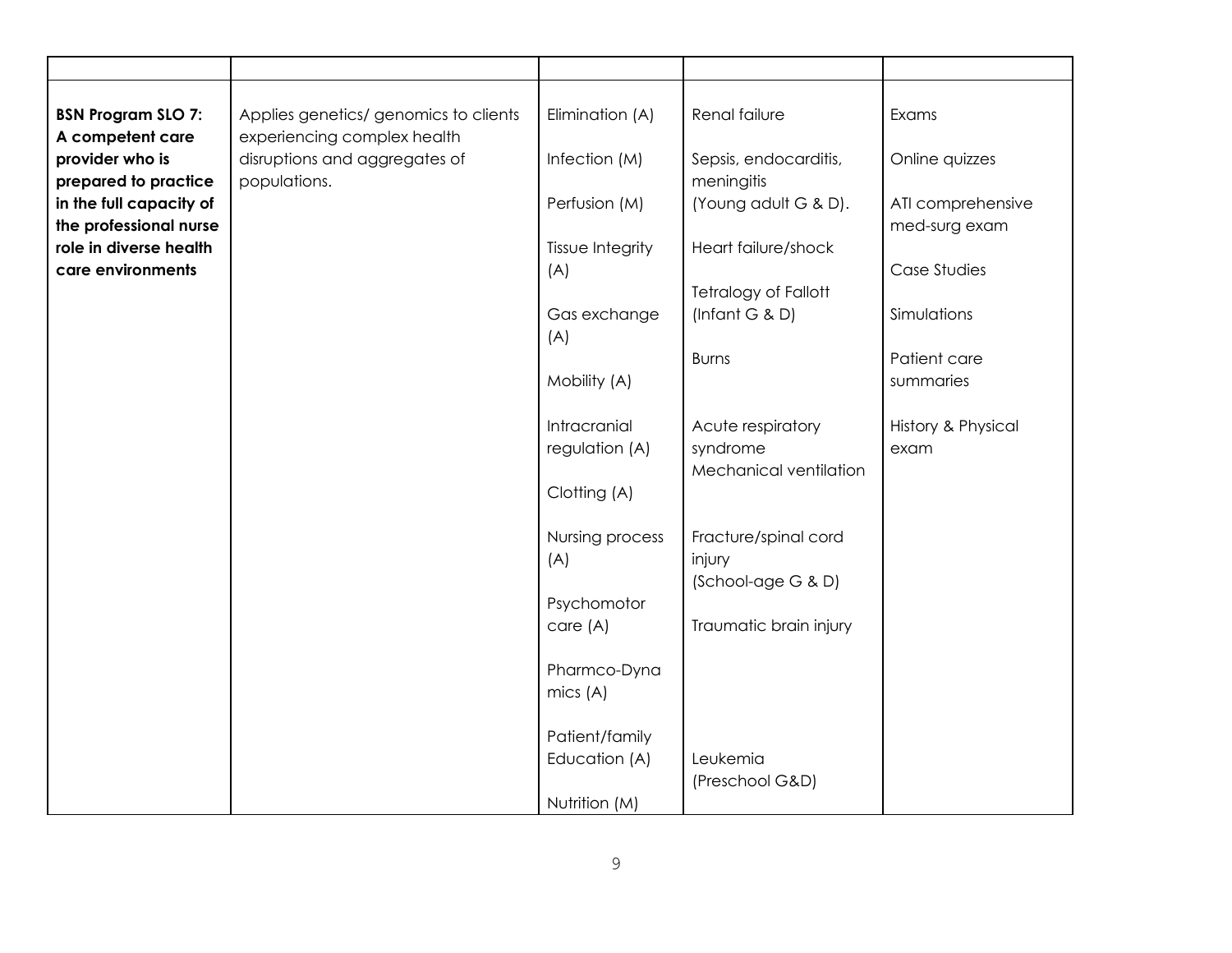### **Didactic Evaluation Criteria**

| Assignments for Evaluation | <b>Possible Points</b> |
|----------------------------|------------------------|
|                            |                        |
| Exam 1                     | 85                     |
| Fxam 2                     | 85                     |
| Exam 3                     | 85                     |
| ATI comprehensive MS test  | 100                    |
| Case study: 3 modules      | 110                    |
| Online quizzes             | 33                     |
|                            |                        |
| Total                      | 500                    |

## **Practicum Evaluation Criteria**

| <b>Assignments for Evaluation</b>          | Possible points |
|--------------------------------------------|-----------------|
| Forum Reflection<br>$(15$ points each X 6) | 90              |
| Patient Care Summaries                     | n               |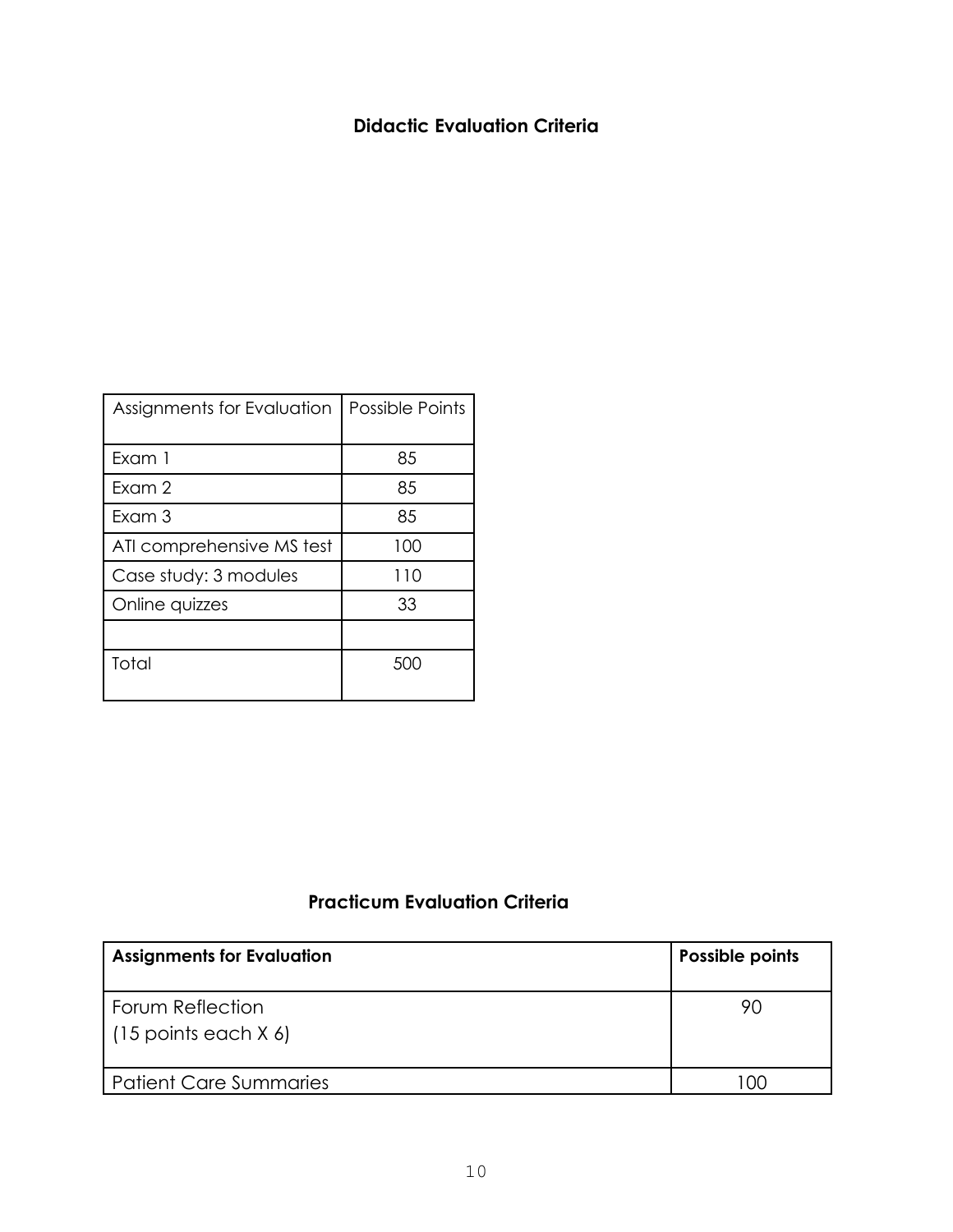| $(2 \times 50)$                                                                   |     |
|-----------------------------------------------------------------------------------|-----|
| History and Physical Examination                                                  | 70  |
| Simulation                                                                        | 100 |
| Weekly Formative Evaluations<br>$(80$ weekly $X$ 7)                               | 560 |
| Group EBP Project/ Staff Education/ Poster Presentation                           | 50  |
| Clinical Skills Checklist - All Students and Clinical Instructors'<br>Evaluations | 20  |
| <b>Total Points Possible</b>                                                      | 990 |

## **Grade Assignment in Courses with Practicum Components**

Courses with a practicum component will be graded using the BSN grading scheme. To pass the practicum component, a student must achieve a grade of 79% within the practicum portion. To pass the course, both didactic and practicum, a student must achieve a 79% or higher. If a student fails to achieve a 79% in either the didactic or practicum component, the lower of the two grades will be recorded as the course grade. For example, if a student achieves an 81% in the didactic portion of a course, but achieves a 78% in the practicum component, the 78% or C- would be recorded for the course grade

### **Grading Scale:**

The student must achieve a 79% or higher in all nursing courses, to successfully progress to the next course. CANVAS grade book is considered the official grade book for any nursing course. Extra credit is not given nor are grades rounded.

The following grade scale will apply to all nursing courses.

| $99 - 100\%$ A+ | 81-83% C+ |
|-----------------|-----------|
| 96-98% A        | 79-80% C  |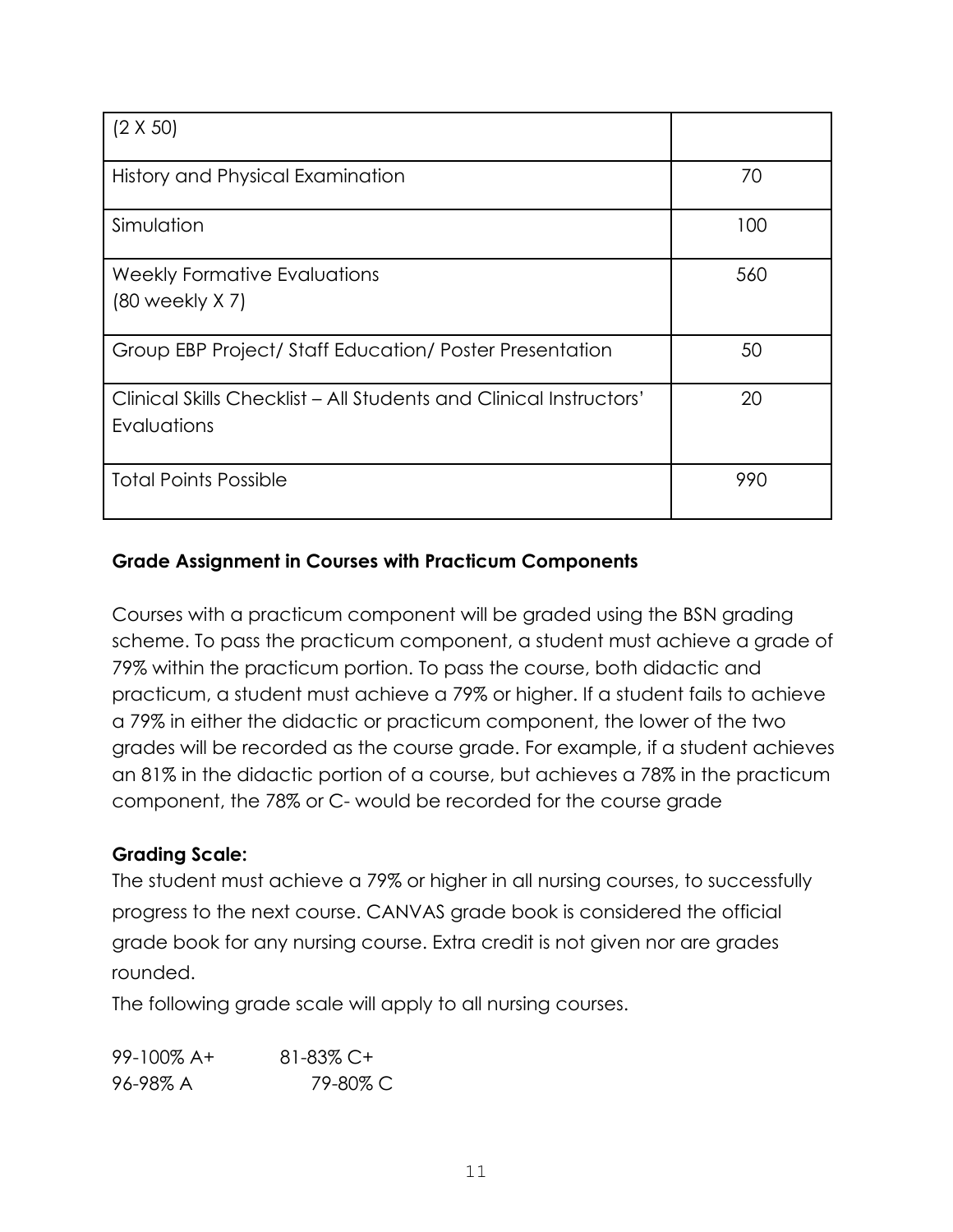| 93-95% A-       | 76-78% C-  |
|-----------------|------------|
| $90 - 92\% B +$ | 73-75% D+  |
| 87-89% B        | 70-72%D    |
| 84-86% B-       | 67-69% D-  |
|                 | 66-below F |

# **H476 DIDACTIC CALENDAR FALL 2018**

| <b>DATE</b>       | Concept and<br><b>Exemplars</b>     | <b>Reading and Video</b><br>Assignments. | In Class Activities.                  |
|-------------------|-------------------------------------|------------------------------------------|---------------------------------------|
| Week $#1$         | Concept: Tissue<br><b>Integrity</b> | Read Lewis Chapter 24                    | <b>Review Syllabus</b>                |
| August 20<br>2018 | Exemplar: Burns                     | <b>Review Giddens</b><br>Chapter 27      | Take short quiz<br>over reading       |
|                   |                                     | Watch Video Lectures<br>in Module 1      | <b>Review Concept</b><br>and Exemplar |
|                   |                                     |                                          | Case Study: Burns                     |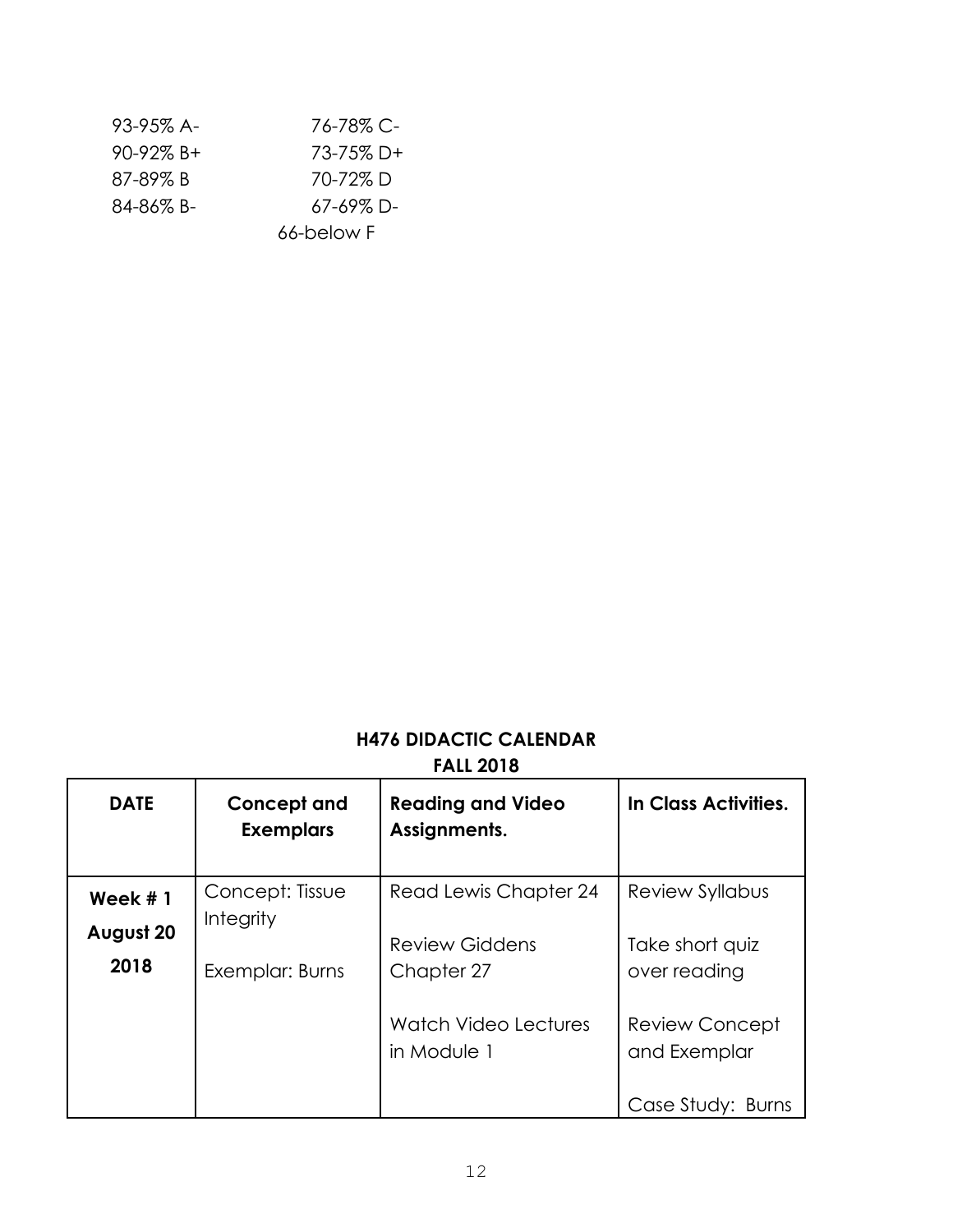|                                    |                                                                                |                                                                                                                                                                     | Game: Tissue<br><b>Integrity NCLEX</b><br>questions<br><b>Discuss Handouts</b>                                                                                                                   |
|------------------------------------|--------------------------------------------------------------------------------|---------------------------------------------------------------------------------------------------------------------------------------------------------------------|--------------------------------------------------------------------------------------------------------------------------------------------------------------------------------------------------|
| Week #2<br>August 27<br>2018       | Concept:<br>Perfusion and<br>Infection<br>Exemplar: Shock<br>(Sepsis, MODS)    | Read Lewis Chapter 66<br><b>Review Giddens</b><br>Chapter 18 and 25<br>Watch Video lectures in<br>Module 2                                                          | Take short quiz<br>over reading<br><b>Review Concept</b><br>and Exemplar<br>Case Study: Sepsis<br>(unfolding)<br>Game: Shock<br><b>NCLEX</b> questions                                           |
| Week #3<br>September<br>$3rd$ 2018 | Labor Day                                                                      | <b>No Classes</b>                                                                                                                                                   |                                                                                                                                                                                                  |
| Week #4<br>September<br>10th 2018  | Concept:<br>Infection<br>Exemplar:<br>Infective<br>Endocarditis,<br>Meningitis | Read Lewis Chapter 36<br>Read Lewis Chapter 56<br>pages 1338-1342<br><b>Review Edelman</b><br>Young- Adult G+D<br>Chapter 22<br>Watch video lectures in<br>module 4 | Bring study guide<br>to class<br>Take short quiz<br>over reading<br><b>Review Concept</b><br>and Exemplar<br>Case Study:<br>Endocarditis and<br>Meningitis<br>Group time for<br>test preparation |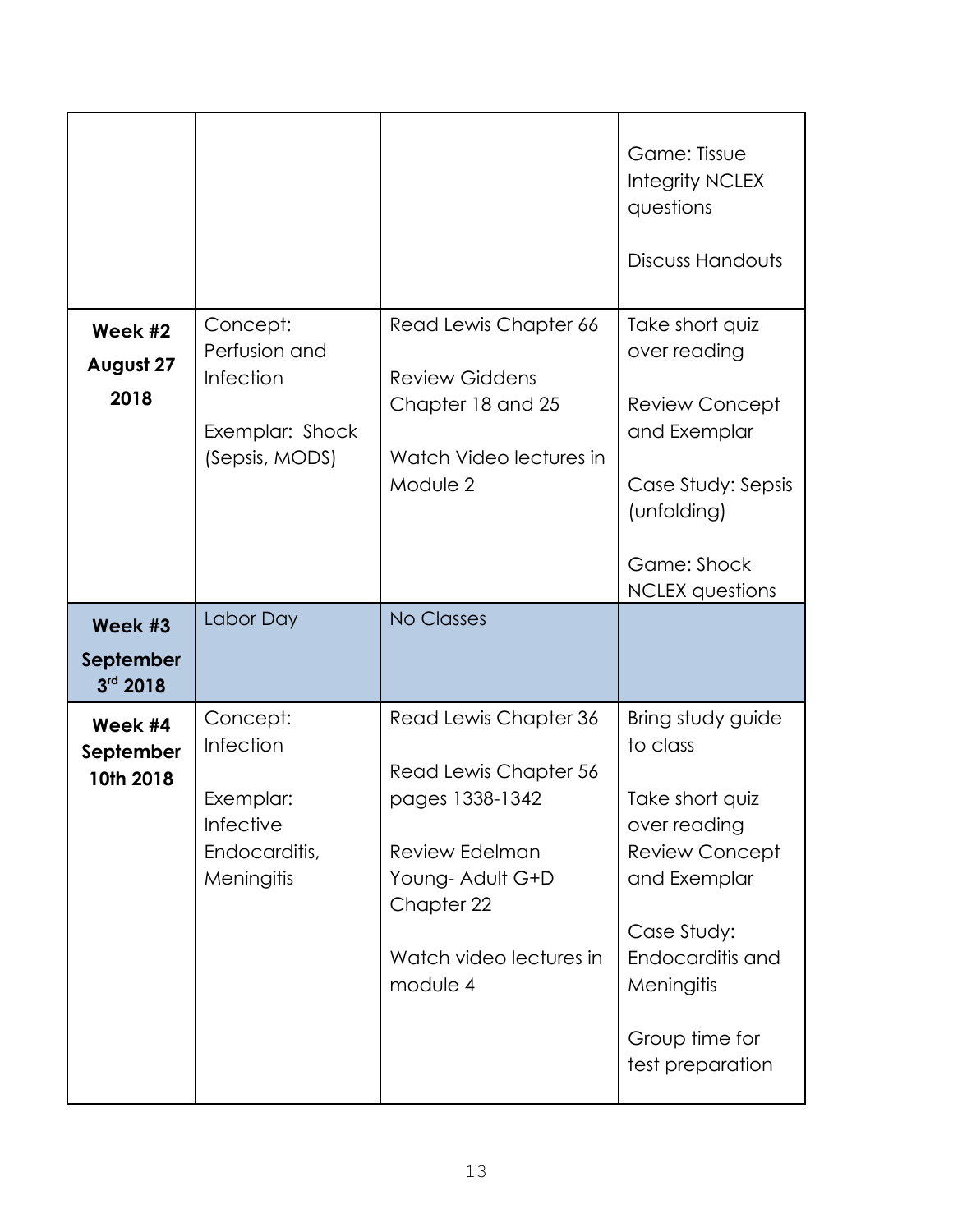| Week #5<br>September<br>17th 2018          | Test 1                                                           | Infection, Perfusion,<br>Tissue Integrity                                                                                                                                                                                                                                         |                                                                                                                                                                              |
|--------------------------------------------|------------------------------------------------------------------|-----------------------------------------------------------------------------------------------------------------------------------------------------------------------------------------------------------------------------------------------------------------------------------|------------------------------------------------------------------------------------------------------------------------------------------------------------------------------|
| Week #6<br>September<br>24th 2018          | Concept:<br>Perfusion<br>Exemplar: Heart<br>Failure              | Read Lewis Chapter 34<br><b>Review Giddens</b><br>Chapter 18<br>Review Edelman Infant<br>G+D Chapter 17<br>Watch video lectures in<br>module 6                                                                                                                                    | Take short quiz<br>over reading<br><b>Review Concept</b><br>and Exemplar<br>Case Study:<br>Failure (unfolding)<br>Game: Heart<br>Failure and<br>Perfusion NCLEX<br>questions |
| Week #7<br>October 1st<br>2018             | Concept:<br>Perfusion<br>Exemplar:<br><b>Tetralogy of Fallot</b> | Read Chapter 46 in<br>McKinney<br>Read Chapter 36 pages<br>790 to 800 only on<br>valvular heart diseases<br><b>Review Edelman</b><br>Chapter 17 (Infant<br>G+D) prior to attending<br>class.<br><b>Review Giddens</b><br>Chapter 18<br><b>Watch Video Lectures</b><br>in Module 7 | Take short quiz<br>over reading<br><b>Review Concept</b><br>and Exemplar<br>Create a group<br>case study                                                                     |
| Week #8<br>October 8 <sup>th</sup><br>2018 | Concept: Gas<br>Exchange                                         | Read Lewis Chapter 67<br><b>Review Giddens</b><br>Chapter 19                                                                                                                                                                                                                      | Take short quiz<br>over reading                                                                                                                                              |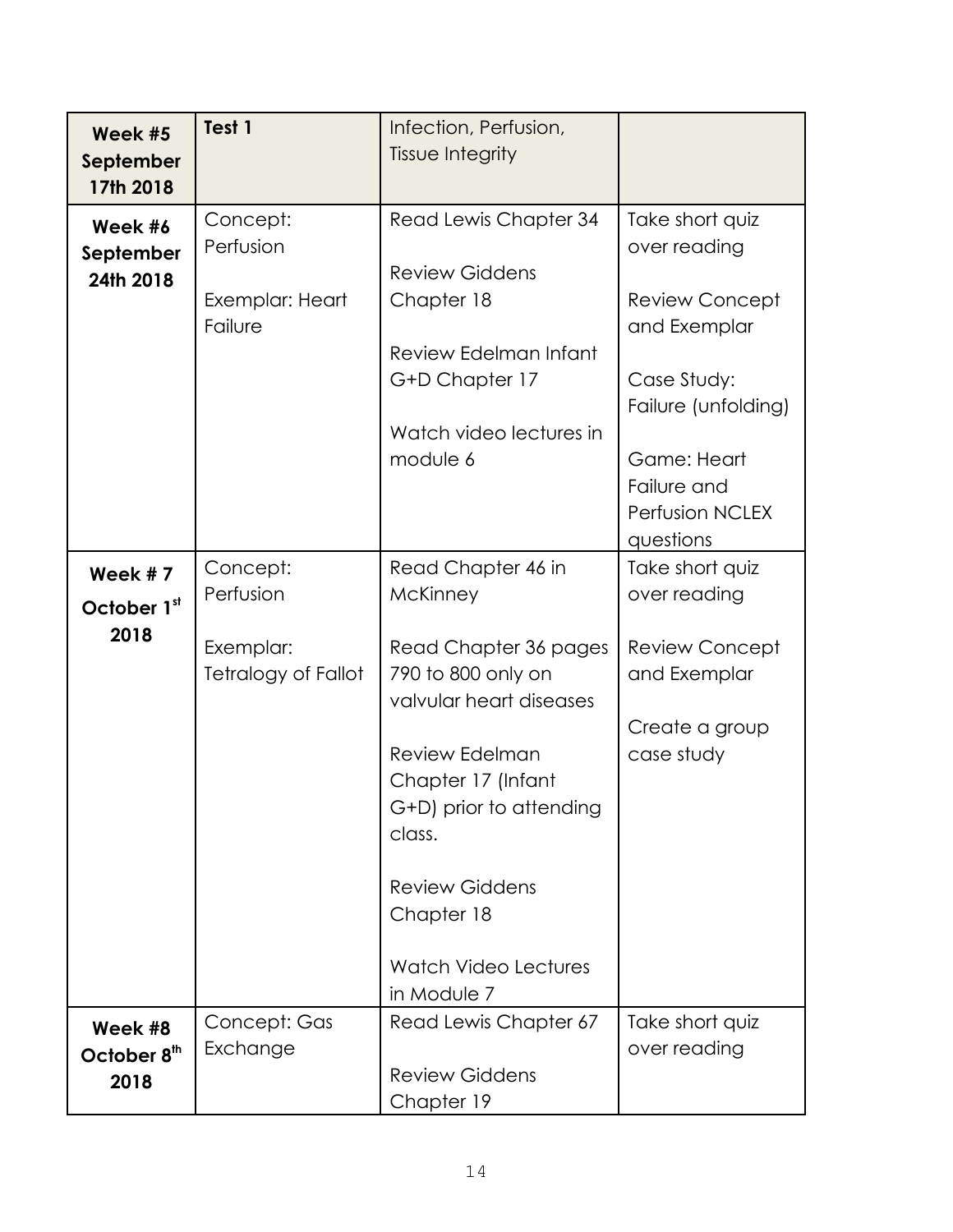|                                           | Exemplar: Acute<br>Respiratory<br>Failure, Acute<br>Respiratory<br>Distress Syndrome,<br>and Ventilator<br>Settings | <b>Watch Video Lectures</b><br>in Module 8                                                                                                                                                                                                             | <b>Review Concept</b><br>and Exemplar<br>Case Study: ARF<br>and ARDS<br><b>Game: ARF NCLEX</b><br>questions<br>Discuss Handouts   |
|-------------------------------------------|---------------------------------------------------------------------------------------------------------------------|--------------------------------------------------------------------------------------------------------------------------------------------------------------------------------------------------------------------------------------------------------|-----------------------------------------------------------------------------------------------------------------------------------|
| Week #9<br>October<br>$15^{th}$ 2018      | <b>Fall Recess</b>                                                                                                  | <b>No Classes</b>                                                                                                                                                                                                                                      |                                                                                                                                   |
| <b>Week #10</b><br>October<br>$22nd$ 2018 | Test <sub>2</sub>                                                                                                   | Perfusion and Gas<br>Exchange                                                                                                                                                                                                                          |                                                                                                                                   |
| <b>Week #11</b><br>October<br>29th 2018   | Concept:<br>Elimination and<br>Clotting<br>Exemplar: Acute<br>Renal Failure and<br>Leukemia                         | Read Lewis Chapter 46<br>Read Lewis Pages<br>635-640<br>Read McKinney<br>Chapter 48 School-Age<br>$G+D$<br>Review Edelman<br>School-Age G+D<br>Chapter 20<br><b>Review Giddens</b><br>Chapter 17 and 20<br>Watch online video<br>lectures in Module 11 | Take short quiz<br>over reading<br><b>Review Concept</b><br>and Exemplar<br>Case Study:<br>Acute Renal<br>Failure and<br>Leukemia |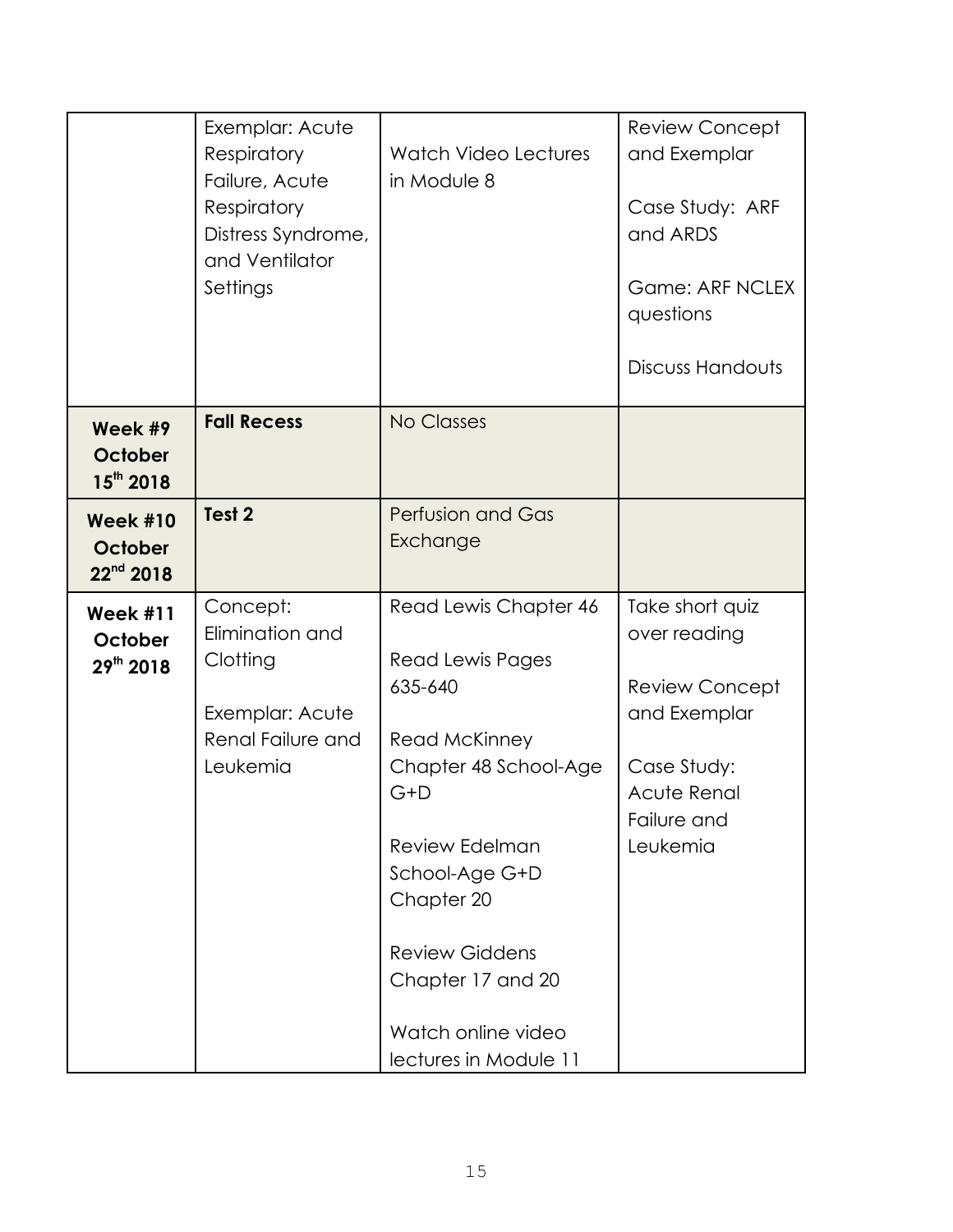| <b>Week #12</b><br><b>November</b><br>$5th$ 2018     | Concept:<br>Intracranial<br>Regulation<br>Exemplar: Brain<br>Tumors<br>Sub-Exemplar:<br>Head Injury | Read Lewis chapter 56<br>(Acute Intracranial<br>Problems)<br><b>Review Giddens</b><br>Chapter 13 (Intracranial<br>Regulation) | Review concept<br>and exemplars<br>Take a short quiz<br>over reading<br>Case Study: Head<br>injuries and Brain<br>tumors<br>We will have a<br>discussion on<br>vegetative states<br>versus minimally<br>conscious states in<br>class and current<br>research<br>Gen Ed Module |
|------------------------------------------------------|-----------------------------------------------------------------------------------------------------|-------------------------------------------------------------------------------------------------------------------------------|-------------------------------------------------------------------------------------------------------------------------------------------------------------------------------------------------------------------------------------------------------------------------------|
| <b>Week #13</b><br><b>November</b><br>$12^{th}$ 2018 | Test <sub>3</sub>                                                                                   | Elimination, Clotting,<br>and Intracranial<br>Regulation                                                                      |                                                                                                                                                                                                                                                                               |
| <b>Week #14</b><br><b>November</b><br>19th 2018      | Concept: Mobility<br>Exemplar:<br>Fractures and<br>Musculoskeletal<br>Trauma                        | Read Lewis Chapter 62<br><b>Review Giddens</b><br>Chapter 26<br><b>Review McKinney</b><br>Chapter 48 School-Age<br>G+D        | Take a short quiz<br>over reading<br>Review concept<br>and exemplars<br>Case Study:<br>Fractures<br>We will do an<br>in-class group<br>activity                                                                                                                               |
| <b>Week #15</b><br><b>November</b><br>$26^{th}$ 2018 | Concept: Mobility<br>Exemplar: Spinal<br>Cord Injury                                                | Read Lewis Chapter 60<br><b>Review Giddens</b><br>Chapter 26                                                                  | Bring Lewis Study<br>Guide to class<br><b>Review Concept</b><br>and Exemplars<br>Case Study: Spinal<br>Cord Injury                                                                                                                                                            |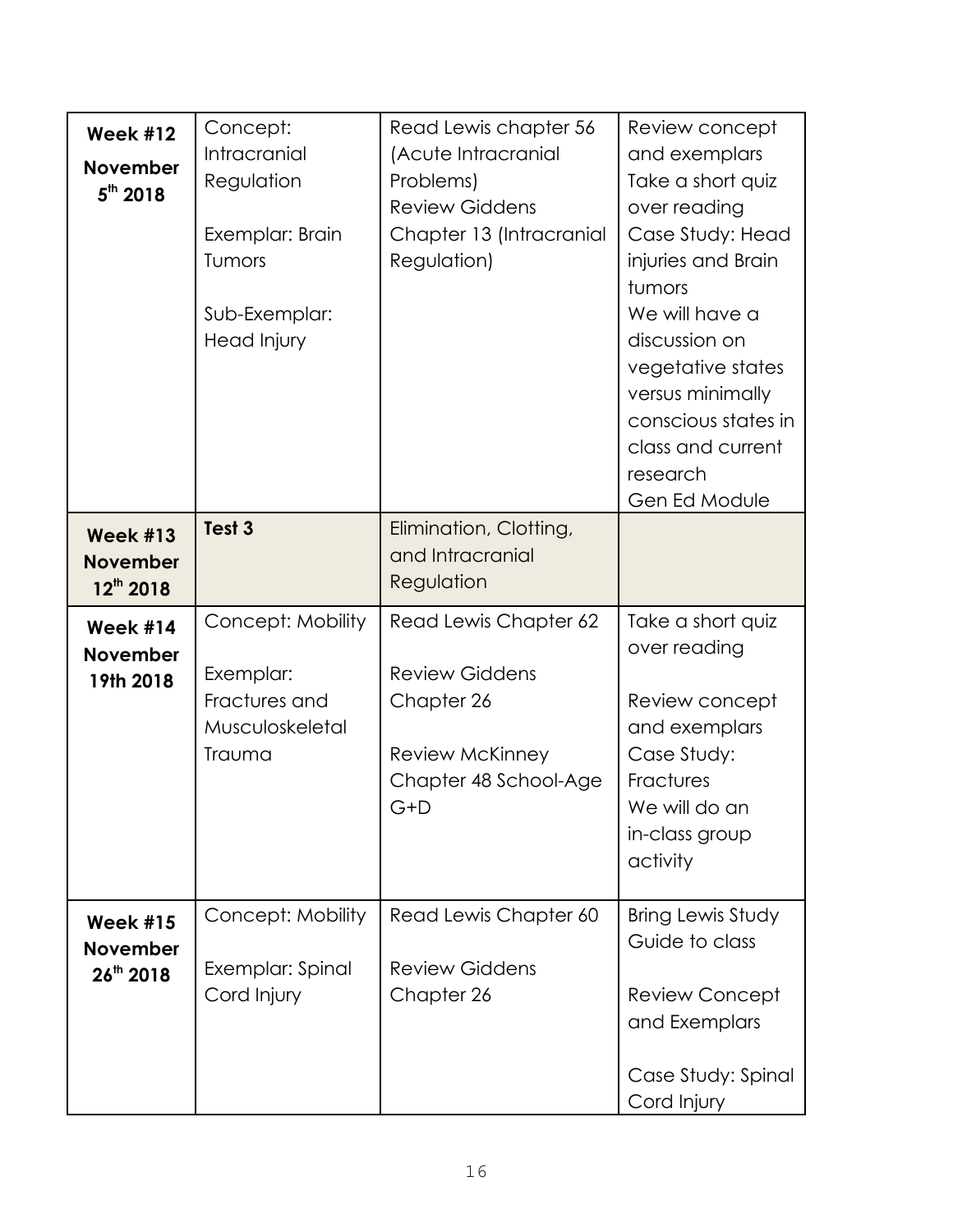|                                                 |                    |                                                                                 | We will do an<br>in-class group<br>activity |
|-------------------------------------------------|--------------------|---------------------------------------------------------------------------------|---------------------------------------------|
| <b>Week #16</b><br><b>December</b><br>3rd       | Test 4             | Mobility is primary<br>concept, but questions<br>on other concepts may<br>apply |                                             |
| <b>Week #17</b><br><b>December</b><br>10th 2018 | <b>Finals Week</b> | <b>ATI Comprehensive</b><br><b>Medical Surgical Test</b>                        |                                             |

**ATI: Please arrive 15 minutes early to class and have computers turned on and ready to go. Please ensure your computer is in working order and you understand how to use the computer.**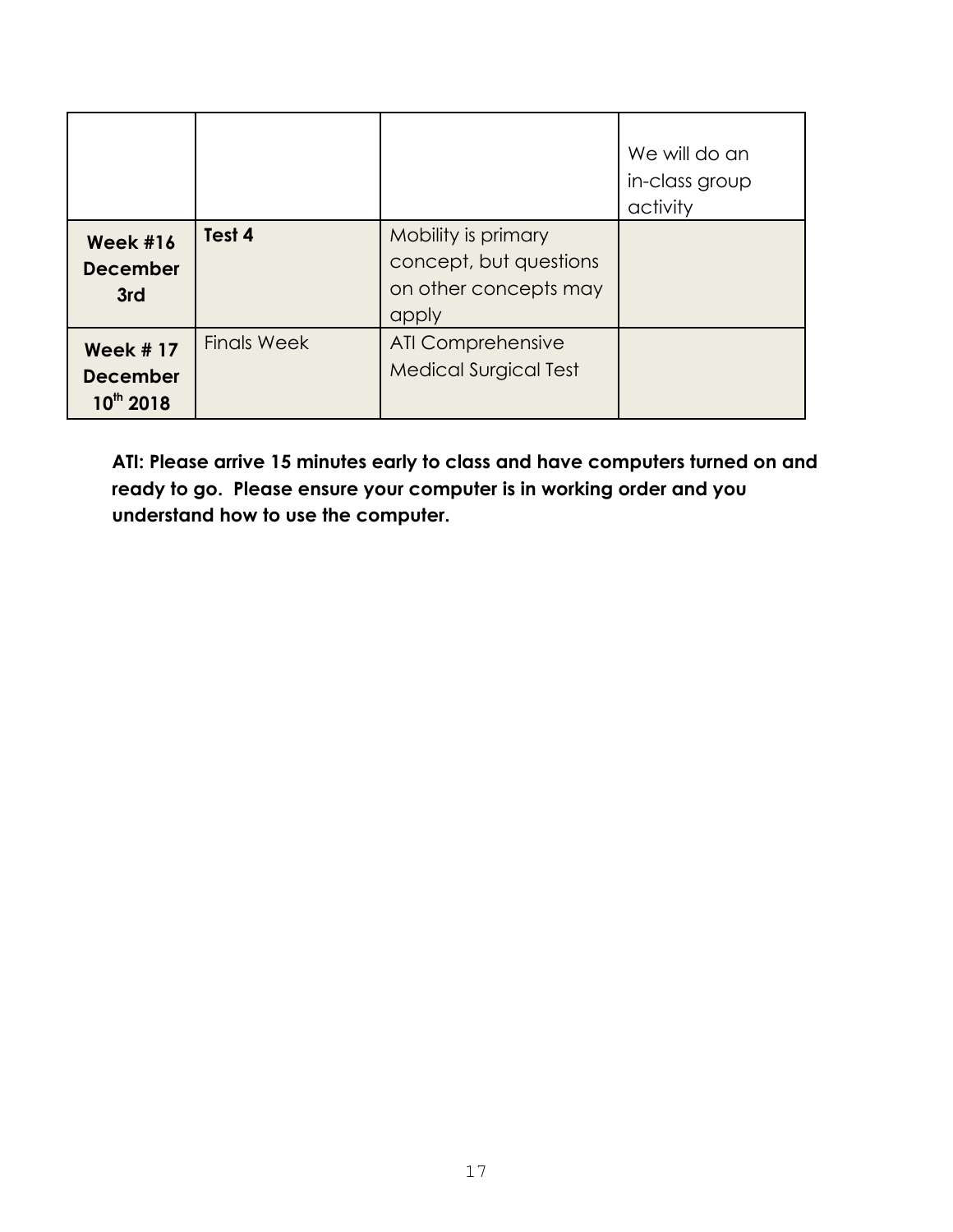### **Critical Thinking Pre-Learning Activity**

| <b>Critical Thinking Student learning outcome #2</b> | Students will articulate their own                         |
|------------------------------------------------------|------------------------------------------------------------|
|                                                      | perspectives & recognize potential                         |
|                                                      | personal bias.<br>2. Students will question the underlying |
|                                                      | assumptions of self and others.                            |

Reflect on the following questions and briefly answer them (2-3 sentences) in the table provided. After submitting this activity, you will then proceed to section 2 and 3 to complete the assignment.

| $\mu$ <sub>221</sub> $\mu$ <sub>11111</sub><br>1. Do you have personal experience with a person<br>who was unconscious or in a coma? (this can also<br>be a work experience) |  |
|------------------------------------------------------------------------------------------------------------------------------------------------------------------------------|--|
| 2. What are some of the characteristic features of<br>being in a coma?                                                                                                       |  |
| 3. What is the difference between a vegetative<br>state, a minimally conscious state, and a locked in<br>state?                                                              |  |
| 4. Do you believe the life of a person in a coma<br>should be sustained at all cost? Why? Why not?                                                                           |  |
| 5. What makes you a person? Are there other<br>viewpoints on when a person becomes a person<br>that you may not share?                                                       |  |
| 6. Are there certain rights that every person<br>should have? What are they?                                                                                                 |  |
| 7. What are characteristic features of a good life?<br>What could you not live without?                                                                                      |  |
| 8. When is it ok to make decisions for other<br>people? When is it ok for other people to make<br>decisions for you?                                                         |  |
| 9. What would you want to happen to you if you<br>were to fall into an irreversible coma?                                                                                    |  |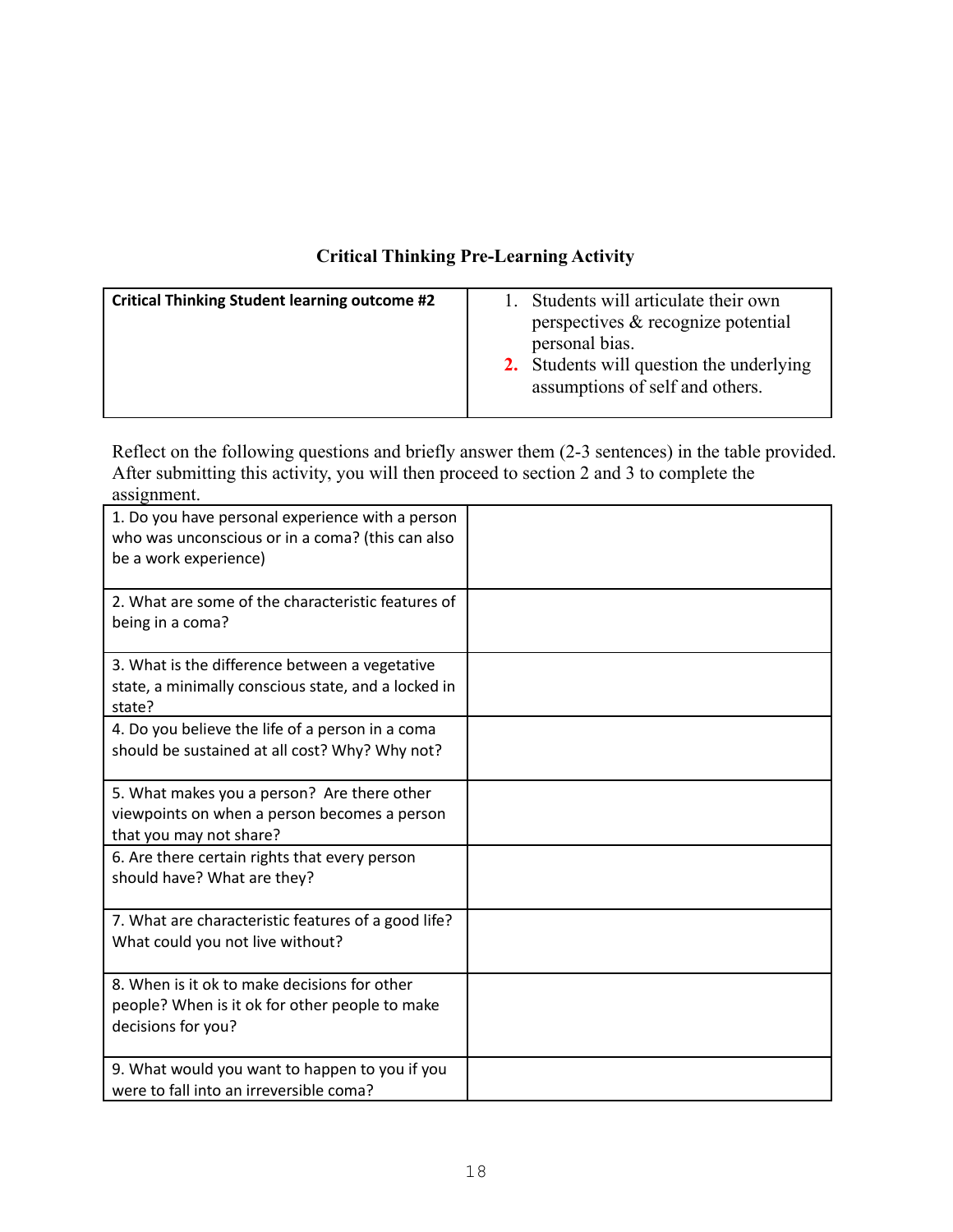| 10. What are some either religious or moral<br>reasons that a person's life might be sustained in<br>a hospital in a vegetative state?      |  |
|---------------------------------------------------------------------------------------------------------------------------------------------|--|
| 11. What are some reasons that a person's life<br>sustaining measures might be discontinued such<br>as a feeding tube or medical treatment? |  |

Provision 1 of the Nursing Code of Ethics states that "The nurse, in all professional relationships, practices with compassion and respect for the inherent dignity, worth, and uniqueness of every individual, unrestricted by considerations of social or economic status, personal attributes, or the nature of health problems." Having caring and compassion as a nurse is important in our practice.

| 1. What are some ways you would like a<br>nurse to practice these attributes if you<br>were the one in an irreversible coma? |  |
|------------------------------------------------------------------------------------------------------------------------------|--|
|                                                                                                                              |  |

| <b>Section 2</b>                                                        |                                                                                                         |  |
|-------------------------------------------------------------------------|---------------------------------------------------------------------------------------------------------|--|
| <b>Critical Thinking Student Learning Outcome #1</b>                    | Students will understand and respect the<br>potential differences in the perspectives of                |  |
| Students will recognize issues that have<br>alternative interpretations | others.                                                                                                 |  |
|                                                                         | Students will summarize the explicit and<br>implicit aspects of an issue                                |  |
|                                                                         | Students will demonstrate an<br>understanding of the influences of<br>audience and context on an issue. |  |

Please watch the following video about the case of Terri Schiavo:



In the discussions section of the module please answer the following questions and then reply to one peer. The length of this post should be about 3 (4-5 sentence) paragraphs.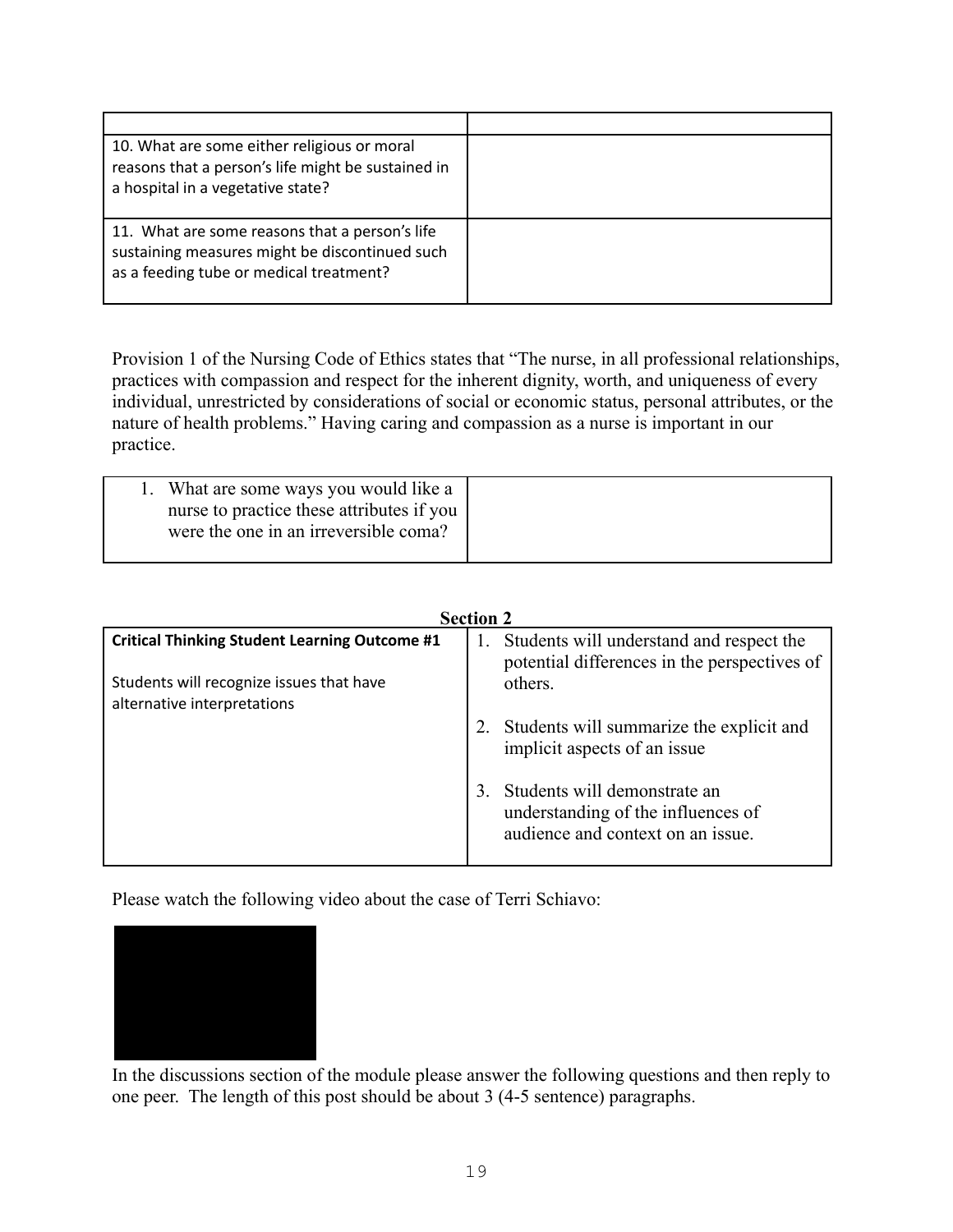To assist you in this assignment, I have provided a table for review to help you look at different aspects of this situation. You do not have to turn the table in. This table is what the ethics committee at the hospitals use when faced with challenging cases. After you review the table answer the following questions in the discussion section of the module.

| Table for Review on Ethical Decision Making                                                                                                        |
|----------------------------------------------------------------------------------------------------------------------------------------------------|
| <b>MEDICAL INDICATIONS</b>                                                                                                                         |
| The Principles of Beneficence and Nonmaleficence                                                                                                   |
|                                                                                                                                                    |
| What is the patient's medical problem? Is the problem acute? Chronic? Critical? Reversible?<br>1.                                                  |
| Emergent? Terminal?                                                                                                                                |
| What are the goals of treatment?<br>2.                                                                                                             |
| In what circumstances are medical treatments not indicated?<br>3.                                                                                  |
| What are the probabilities of success of various treatment options?<br>4.                                                                          |
|                                                                                                                                                    |
| In sum, how can this patient be benefited by medical and nursing care, and how can harm be avoided?                                                |
| <b>PATIENT PREFERENCES</b>                                                                                                                         |
| The Principle of Respect for Autonomy                                                                                                              |
|                                                                                                                                                    |
| Has the patient been informed of benefits and risks, understood this information, and given<br>1.<br>consent?                                      |
| Is the patient mentally capable and legally competent, and is there evidence of incapacity?<br>2.                                                  |
|                                                                                                                                                    |
| If mentally capable, what preferences about treatment is the patient stating?<br>1.                                                                |
| If incapacitated, has the patient expressed prior preferences?<br>2.                                                                               |
| Who is the appropriate surrogate to make decisions for the incapacitated patient?<br>3.                                                            |
|                                                                                                                                                    |
| Is the patient unwilling or unable to cooperate with medical treatment? If so, why?                                                                |
| <b>QUALITY OF LIFE</b>                                                                                                                             |
| The Principles of Beneficence, Nonmaleficence, and Respect for Autonomy                                                                            |
|                                                                                                                                                    |
| What are the prospects, with or without treatment, for a return to normal life, and what<br>1.                                                     |
| physical, mental, and social deficits might the patient experience even if treatment succeeds?                                                     |
| On what grounds can anyone judge that some quality of life would be undesirable for a<br>2.                                                        |
| patient who cannot make or express such a judgment?                                                                                                |
| Are there biases that might prejudice the provider's evaluation of the patient's quality of life?<br>3.                                            |
| What ethical issues arise concerning improving or enhancing a patient's quality of life?<br>4.                                                     |
| 5.<br>Do quality-of-life assessments raise any questions regarding changes in treatment plans, such                                                |
| as forgoing life-sustaining treatment?                                                                                                             |
| What are plans and rationale to forgo life-sustaining treatment?<br>6.                                                                             |
|                                                                                                                                                    |
| What is the legal and ethical status of suicide?                                                                                                   |
| <b>CONTEXTUAL FEATURES</b>                                                                                                                         |
| The Principles of Justice and Fairness                                                                                                             |
|                                                                                                                                                    |
| Are there professional, interprofessional, or business interests that might create conflicts of interest<br>in the clinical treatment of patients? |
|                                                                                                                                                    |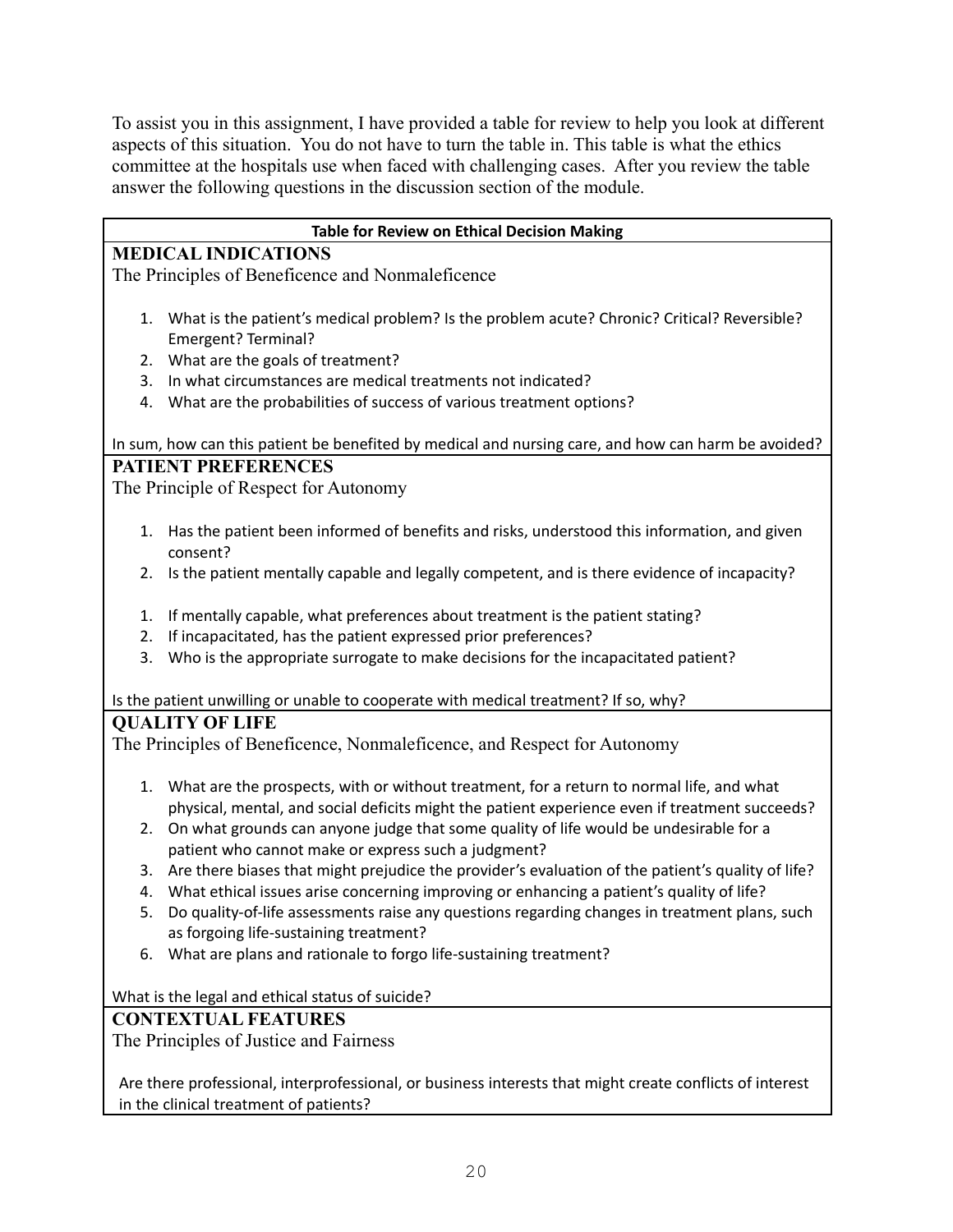Are there parties other than clinicians and patients, such as family members, who have an interest in clinical decisions?

What are the limits imposed on patient confidentiality by the legitimate interests of third parties? Are there financial factors that create conflicts of interest in clinical decisions?

Are there problems of allocation of scarce health resources that might affect clinical decisions? Are there religious issues that might affect clinical decisions?

What are the legal issues that might affect clinical decisions?

Are there considerations of clinical research and education that might affect clinical decisions? Are there issues of public health and safety that affect clinical decisions?

Are there conflicts of interest within institutions or organizations (e.g. hospitals) that may affect clinical decisions and patient welfare?

### **Questions for Discussion Section in Canvas**

What specifically were the arguments for each party (Michael Schiavo versus Terri's Family)? Define what the difference between implicit and explicit is and how this specifically relates to the Terri Schiavo case.

Based on everything we know about Terri Schiavo's condition, do you believe that her life in a vegetative state was still meaningful?

Whatever our answer is, can we assume that everybody would agree with our conclusion? Should our own view be used as a basis to make decisions in all cases similar to that of Terri Schiavo?

Why could this option be problematic, or even dangerous?

Who should have the authority to establish such a general rule?

What about living wills? Does the general population understand difference between acute and chronic life saving measures and the difference between vegetative states and more acute conditions such as respiratory failure where a patient might only need to be on a ventilator for a very short time (as an example)?

| <b>Critical Thinking Student Learning Outcome #3</b> | Students will consider the literature and<br>new research in the field                           |
|------------------------------------------------------|--------------------------------------------------------------------------------------------------|
| Students will assess the quality of supporting       |                                                                                                  |
| evidence                                             | Students will assess the accuracy and<br>relevance of supporting evidence.                       |
|                                                      | 3. Students will use a variety of techniques<br>to assess the quality of supporting<br>evidence. |

### **Section 3**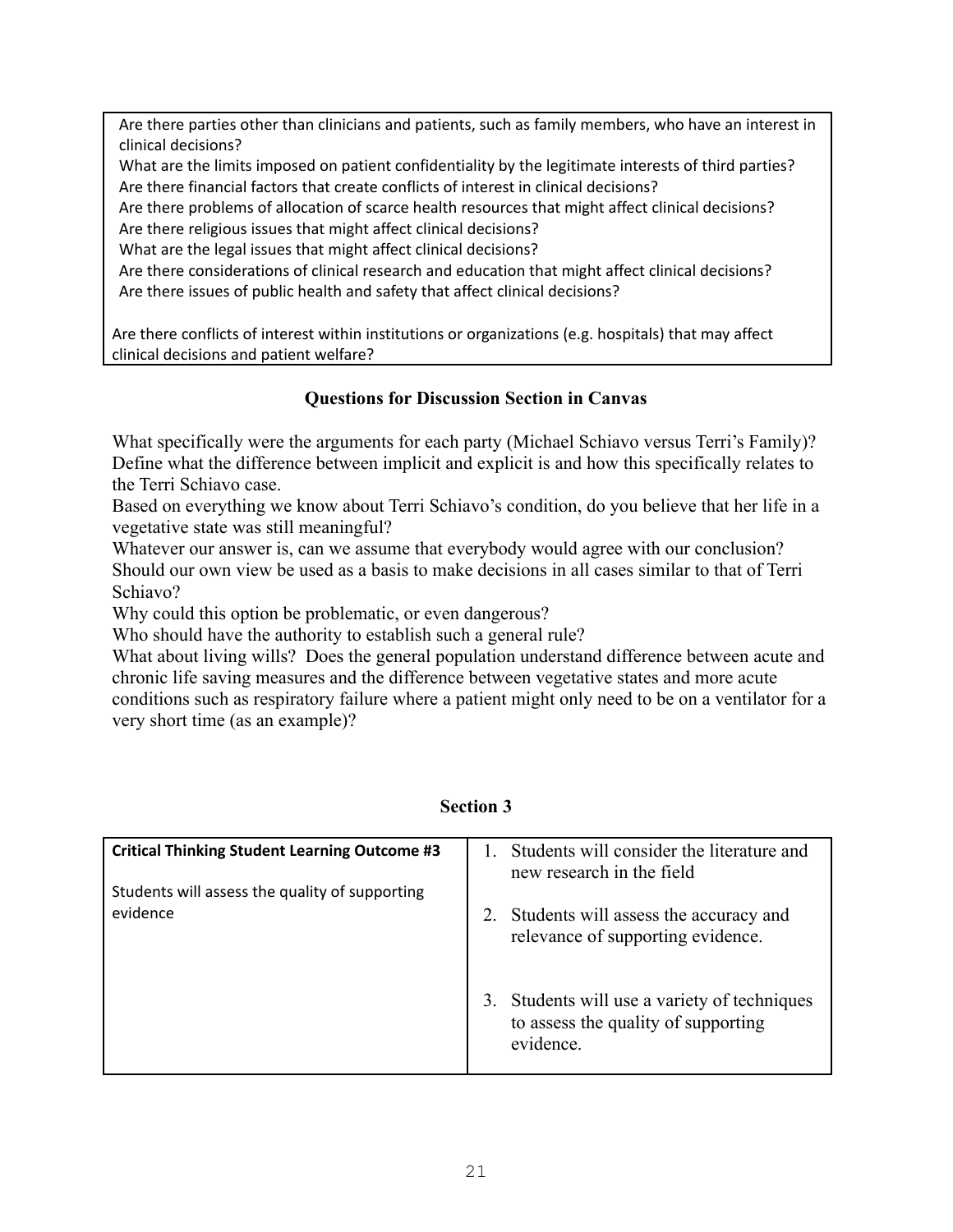For this section open **one** of these nursing journal articles at iuk.edu/library: You may copy and paste the link directly into the search bar for the IUK website. Just make sure to remove the bullet point in order to access the article.

| Article 1 (Surrogate Decision Makers of TBI<br>patients) | • DOI: $10.1097/JTN.0b013e31823a453a$        |
|----------------------------------------------------------|----------------------------------------------|
| Article 2 (Child with TBI-Physician<br>perspective)      | • https://doi.org/10.1016/j.spen.2015.05.004 |

| Title of Journal Article (Use<br>APA reference here and<br>include the author names, | Discuss the findings and conclusion in the box provided below. Answers for each<br>question should be around a paragraph in length (4-5 sentences).                                                                                                                                                                                                                                      |  |  |
|--------------------------------------------------------------------------------------|------------------------------------------------------------------------------------------------------------------------------------------------------------------------------------------------------------------------------------------------------------------------------------------------------------------------------------------------------------------------------------------|--|--|
| year, journal, pages, etc.)                                                          | How will this article help to guide your practice if you are ever faced with a<br>challenging or ethical dilemma?                                                                                                                                                                                                                                                                        |  |  |
|                                                                                      | What do you think about the potential for new research to change treatments and<br>outcomes for these patients?                                                                                                                                                                                                                                                                          |  |  |
|                                                                                      | Earlier you were asked if you supported keeping Terri Schiavo alive or whether you<br>believed that Terri Schiavos life was still meaningful after her traumatic brain injury.<br>Has your original opinion changed as a result of the information you have been<br>given in this lesson? (Remember that there are no right or wrong answers in<br>ethics-this is strictly how you feel) |  |  |
|                                                                                      |                                                                                                                                                                                                                                                                                                                                                                                          |  |  |

### **Section 4**

| <b>Critical Thinking Student Learning Outcome #4</b>                                                | Ι. | Students will identify the pros and cons of<br>different theoretical approaches.                      |
|-----------------------------------------------------------------------------------------------------|----|-------------------------------------------------------------------------------------------------------|
| Students will assess the implications and<br>consequences that result from proposed<br>conclusions. |    | Students will articulate the implications<br>and consequences of an argument                          |
|                                                                                                     |    | Students will compare recommendations<br>resulting from applying different<br>theoretical frameworks, |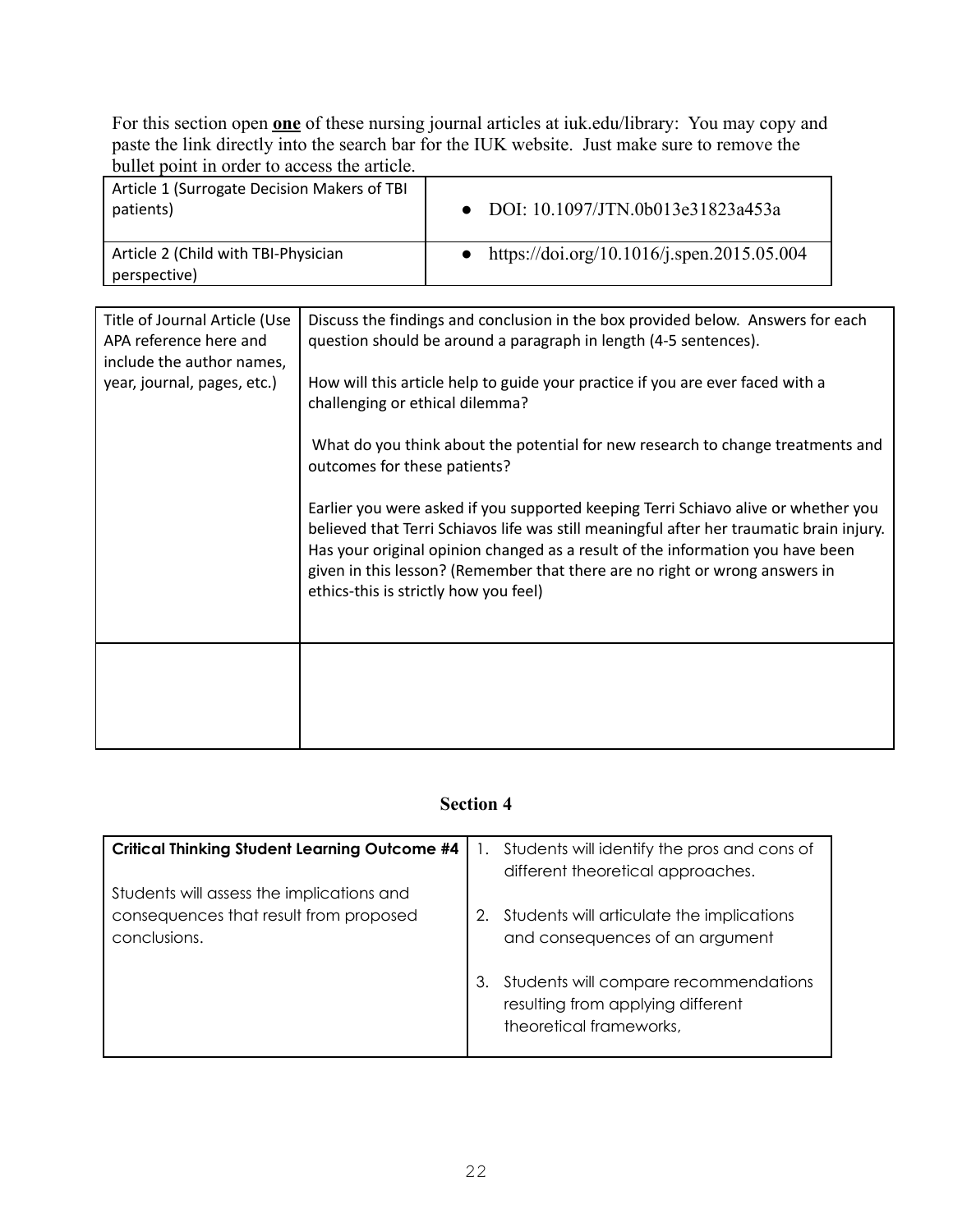For this section look up either: Jean Watson's Theory of Caring or Pamela Reeds Theory of Self Transcendence. If you pick the theory of caring than you will relate the questions back to the care of the patient. If you pick the theory of self-transcendence you will relate the questions back to caring for the family and helping them move through boundaries. Answer the following questions. You should have about 4 to 5 sentences for each question.

| After reviewing your theory, describe what the<br>theory involves and how you would use this<br>theory in your care of either the patient or the<br>family. |  |
|-------------------------------------------------------------------------------------------------------------------------------------------------------------|--|
| What are some specific interventions and<br>recommendations related to the theory that you<br>could use? Is there anything this theory is<br>missing?       |  |

### **Critical Thinking Activities Rubric**

|                                         | A work (Excellent)<br>20 points                                                                                                                                     | B work (Good)<br>16 points                                                                                  | C work<br>(Borderline)<br>14 points                                          | Unacceptable<br>Work<br>0 points                                                                                                   |
|-----------------------------------------|---------------------------------------------------------------------------------------------------------------------------------------------------------------------|-------------------------------------------------------------------------------------------------------------|------------------------------------------------------------------------------|------------------------------------------------------------------------------------------------------------------------------------|
| Section 1<br>(Pre-Learning<br>Activity) | Student reflects on<br>the questions and<br>provides at least<br>(2-3 sentences) in<br>the table provided.<br>Answers show<br>critical thinking and<br>deep thought | Student answers<br>are somewhat<br>short but still<br>show thought and<br>basic level critical<br>thinking. | Student answers<br>are short and lack<br>engagement in<br>critical thinking. | Student does<br>not answer<br>some questions.<br>Student does<br>not show quality<br>work. Little to<br>no critical<br>thinking or |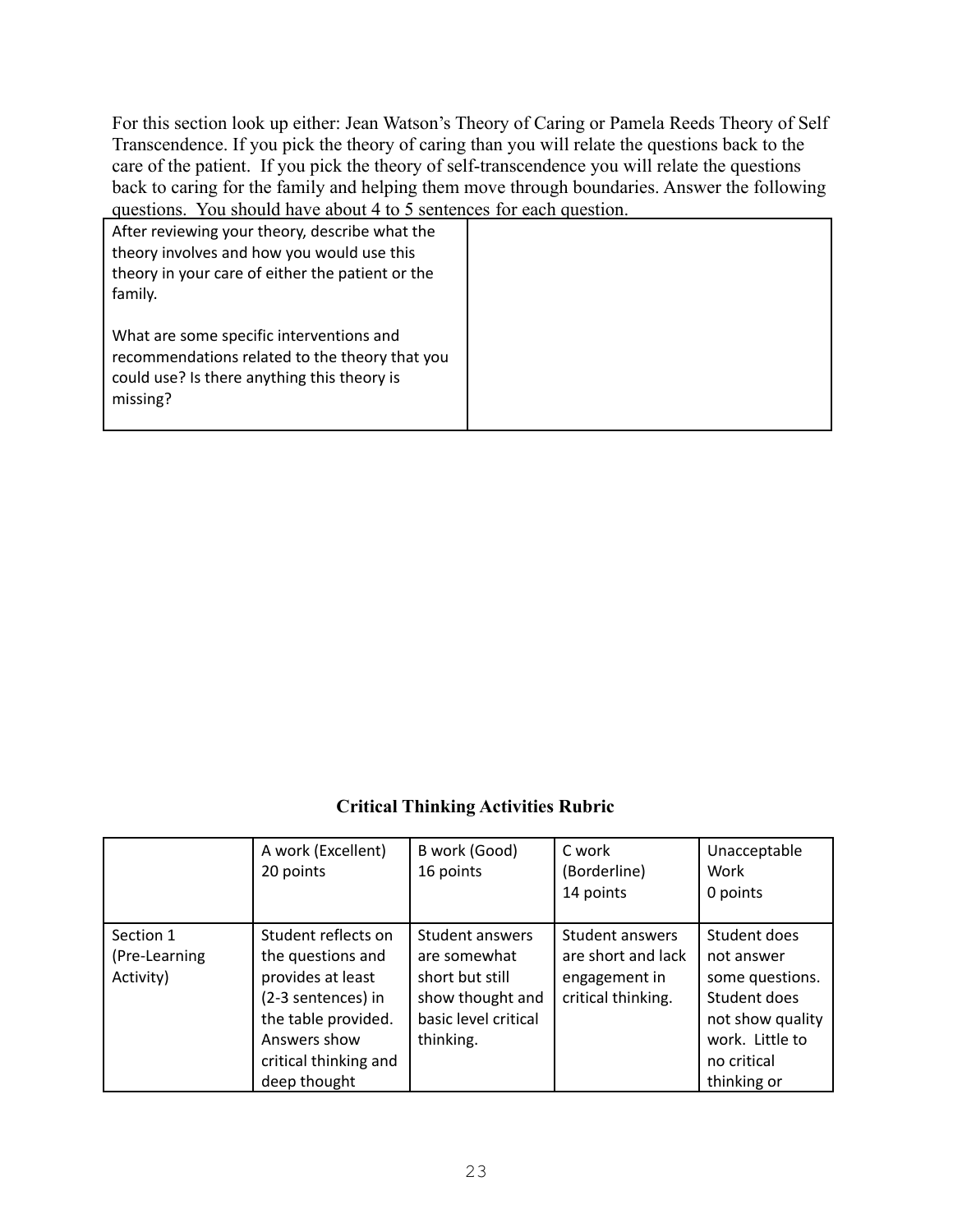|           |                                                                                                                                                                                                                                                                                                                                                                                                 |                                                                                                                                                                                                                                                                       |                                                                                                                                                                                                                                             | engagement<br>with answers.                                                                                                               |
|-----------|-------------------------------------------------------------------------------------------------------------------------------------------------------------------------------------------------------------------------------------------------------------------------------------------------------------------------------------------------------------------------------------------------|-----------------------------------------------------------------------------------------------------------------------------------------------------------------------------------------------------------------------------------------------------------------------|---------------------------------------------------------------------------------------------------------------------------------------------------------------------------------------------------------------------------------------------|-------------------------------------------------------------------------------------------------------------------------------------------|
| Section 2 | In the online<br>discussions section<br>the student<br>answers all<br>questions and then<br>replies to one peer.<br>The length of this<br>post should be<br>about 3 (4-5<br>sentence)<br>paragraphs. The<br>post shows deep<br>critical thinking and<br>engagement.<br>References are<br>cited appropriately.<br>The response to the<br>peer is in-depth and<br>at least one<br>paragraph long. | The student has<br>violations of the<br>following:<br>Student answers<br>are somewhat<br>short but still<br>show thought and<br>basic level critical<br>thinking.<br>References cited,<br>but incorrectly.<br>The response to a<br>peer is good, but<br>not in-depth. | The student has<br>violations of the<br>following:<br>Student<br>discussion post is<br>short and lacks<br>engagement in<br>critical thinking.                                                                                               | Student does<br>not turn in a<br>college level<br>discussion post.<br>Little to no<br>critical thinking<br>or engagement<br>with answers. |
| Section 3 | The student fills out<br>the table<br>appropriately and<br>demonstrates<br>understanding of<br>evidence-based<br>article. Reflection<br>shows critical<br>thinking and deep<br>engagement.<br>References are<br>cited appropriately.<br>The responses are<br>at least one<br>paragraph each.                                                                                                    | The student has<br>violations of the<br>following:<br>Student answers<br>are somewhat<br>short but still<br>show thought and<br>basic level critical<br>thinking.<br>References cited,<br>but incorrectly.                                                            | The student has<br>violations of the<br>following:<br>Student<br>discussion post is<br>short and lacks<br>engagement in<br>critical thinking.<br>References cited<br>incorrectly.<br>Appears that<br>student did not<br>read article fully. | Student does<br>not turn in a<br>college level<br>discussion post.<br>Little to no<br>critical thinking<br>or engagement<br>with answers. |
| Section 4 | The student fills out<br>the table<br>appropriately and<br>demonstrates<br>understanding of<br>the chosen theory                                                                                                                                                                                                                                                                                | The student has<br>violations of the<br>following:<br>Student answers<br>are somewhat                                                                                                                                                                                 | The student has<br>violations of the<br>following:<br>Student answers<br>are somewhat                                                                                                                                                       | Student does<br>not turn in a<br>college level<br>discussion post.<br>Little to no<br>critical thinking                                   |